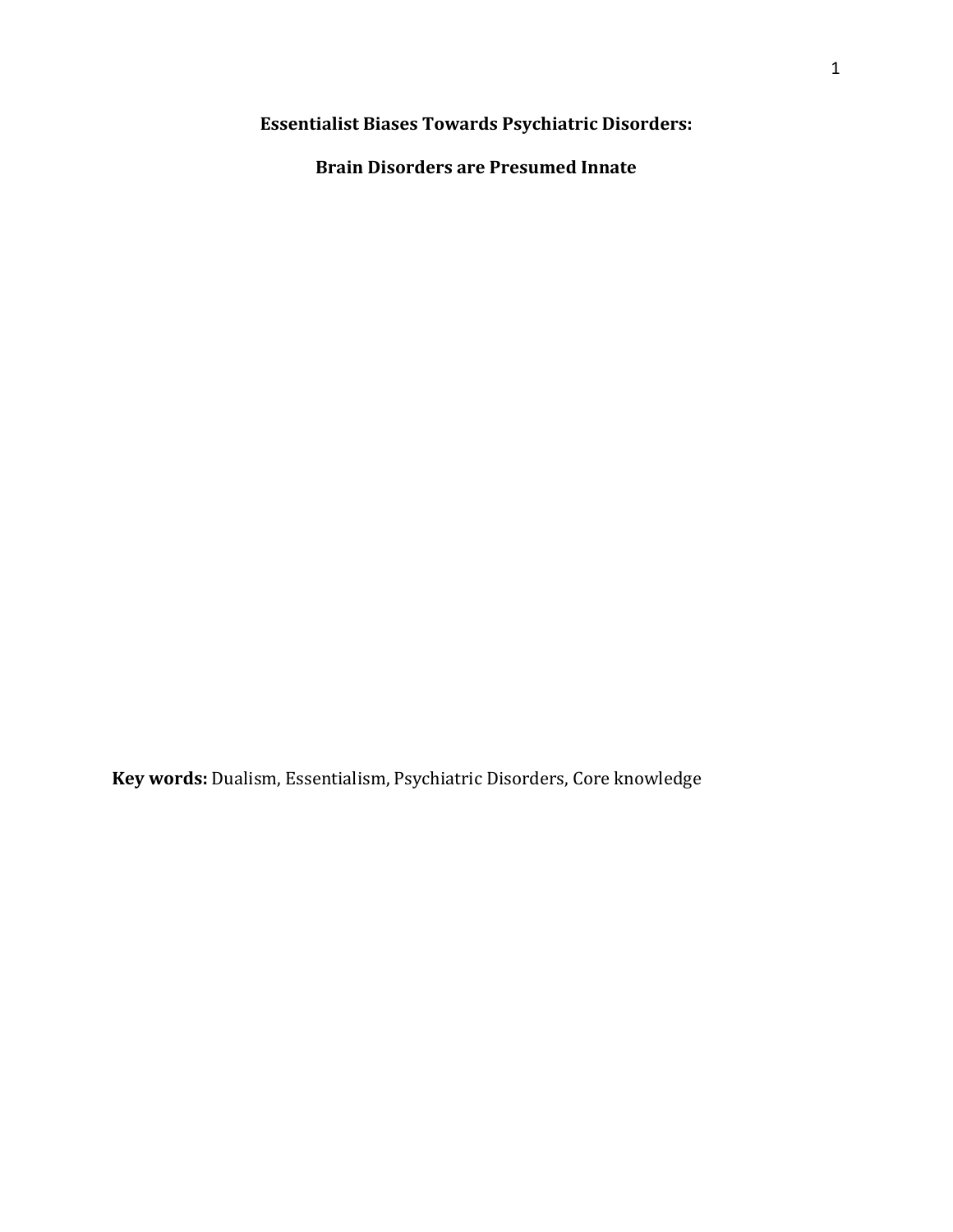# **Abstract**

A large campaign has sought to destigmatize psychiatric disorders by disseminating the view that they are in fact brain disorders. But when psychiatric disorders are associated with neurobiological correlates, laypeople's attitudes towards patients are harsher, and the prognoses seem poorer (Loughman & Haslam, 2018). Here, we ask whether these misconceptions could result from the essentialist presumption that brain disorders are innate. To this end, we invited laypeople to reason about psychiatric disorders that are diagnosed by either a brain or a behavioral test that were strictly matched for their informative value. Participants viewed disorders as more likely to be innate and immutable when the diagnosis was supported by a brain test as compared to a behavioral test. These results show for the first time that people spontaneously essentialize psychiatric conditions that are linked to the brain, even when the brain probe offers no additional diagnostic or genetic information. This bias suggests that people consider the biological essence of living things as materially embodied.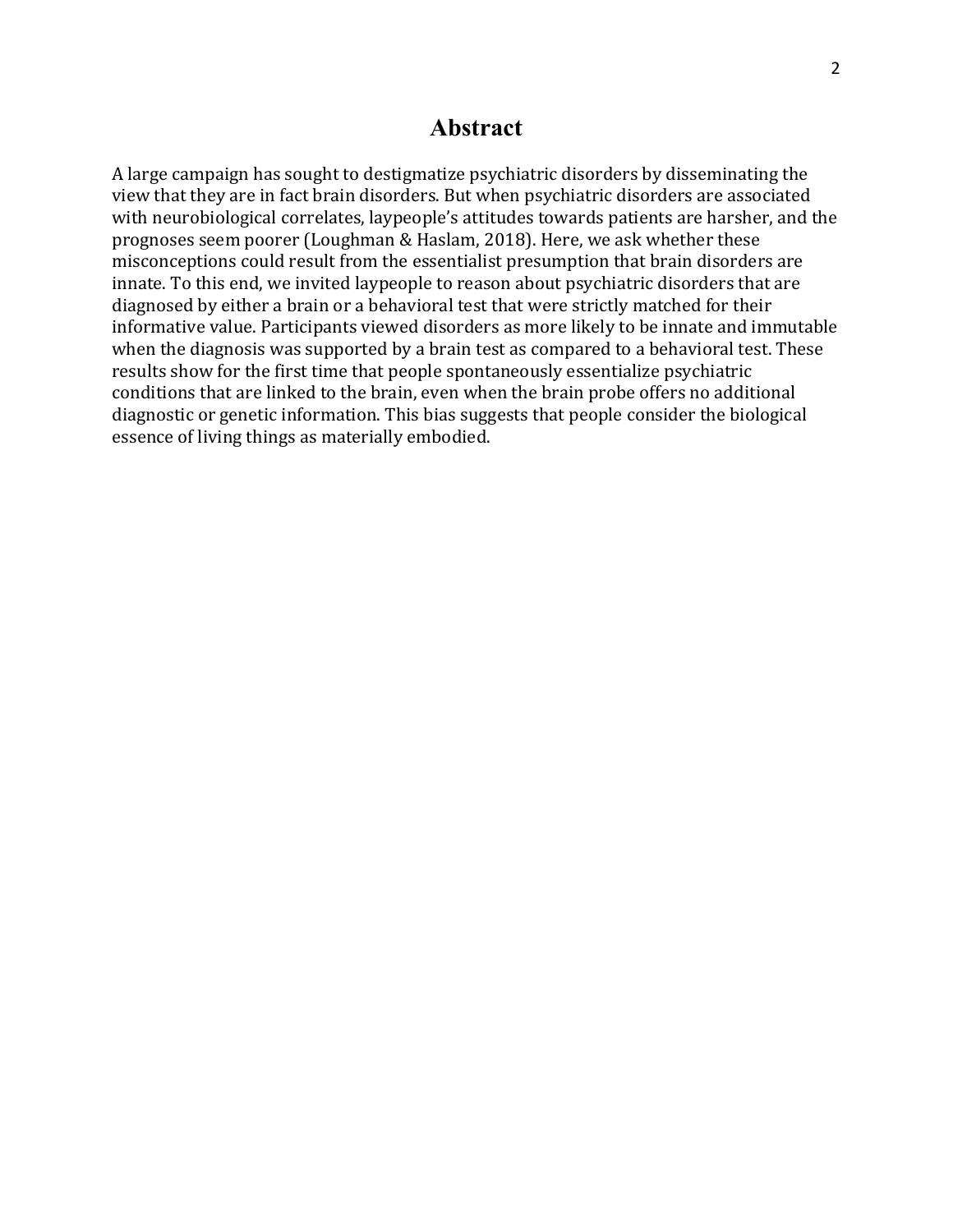### **Introduction**

In the era of the brain, one would expect the public to treat diseases of the brain on par with conditions that ravage any other part of the body. But surprisingly, mental illness still carries a significant stigma (e.g., Ahn, Kim, & Lebowitz, 2017; Haslam & Kvaale, 2015).

People are not simply oblivious to the fact that mental disorders have biogenetic causes. A large campaign by the US Surgeon General (1999) has sought to inform the public that mental disorders are medical biological conditions (hereafter, the "medicalized" view). But these efforts have partly backfired. While people have become increasingly more aware of the biogenetic origins of psychiatric conditions (Pescosolido et al., 2010; Schomerus et al., 2012), they associate biogenetic and biochemical corelates with poorer prognoses (for meta-analyses: Kvaale, Haslam, & Gottdiener, 2013b; Loughman & Haslam, 2018; for review: Ahn et al., 2017) and they tend to project such conditions to patients' relatives (Bennett, Thirlaway, & Murray, 2008).

These attitudes have been attributed to two principles of intuitive psychology: Essentialism and Dualism (Ahn et al., 2017; Dar-Nimrod & Heine, 2011; Haslam & Kvaale,  $2015$ ; Loughman & Haslam, 2018). Together, these principles explain why people shun psychiatric patients, and why they further consider genetic conditions to be as immutable. Recent results, however, hint at the possibility that these intuitive biases extend to brain disorders generally (Loughman & Haslam, 2018)—even in the absence of a known genetic cause. Such attitudes, if they exist, would be puzzling, as it is not immediately clear how they could arise from intuitive psychology.

To address this puzzle, here, we revisit an oft neglected aspect of psychological essentialism—the possibility that biological essence is *embodied* (Haslam, Rothschild, & Ernst, 2000; Lindquist, Gendron, Oosterwijk, & Barrett, 2013; Newman & Keil, 2008). We show how this essentialist reasoning could lead to the presumption that psychiatric conditions that "show up" in the brain (i.e., in the body) are innate. Our experiments test this hypothesis. The results shed light on public attitudes towards mental disorders and the seductive allure of neuroscience (Weisberg, Keil, Goodstein, Rawson, & Gray, 2008). In addition, these findings contribute to the large literature on intuitive essentialism.

#### *a. The role of Dualism and Essentialism*

Public attitudes towards mental disorders have been attributed to two principles of intuitive psychology—Dualism and Essentialism. Of these two principles, Essentialism is the one most relevant to our present inquiry; Dualism, however, also plays a critical role.

Dualism is the belief that the mind is immaterial and distinct from the body (Bloom, 2004). Per Dualism, it is further the mind, not the body, that is the home of one's psychological core (the true self; Strohminger, Knobe, & Newman, 2017). Additionally, the mind (rather than the body) is credited with one's morality and free will (e.g., Greene  $\&$ Cohen, 2004; Nichols, 2011).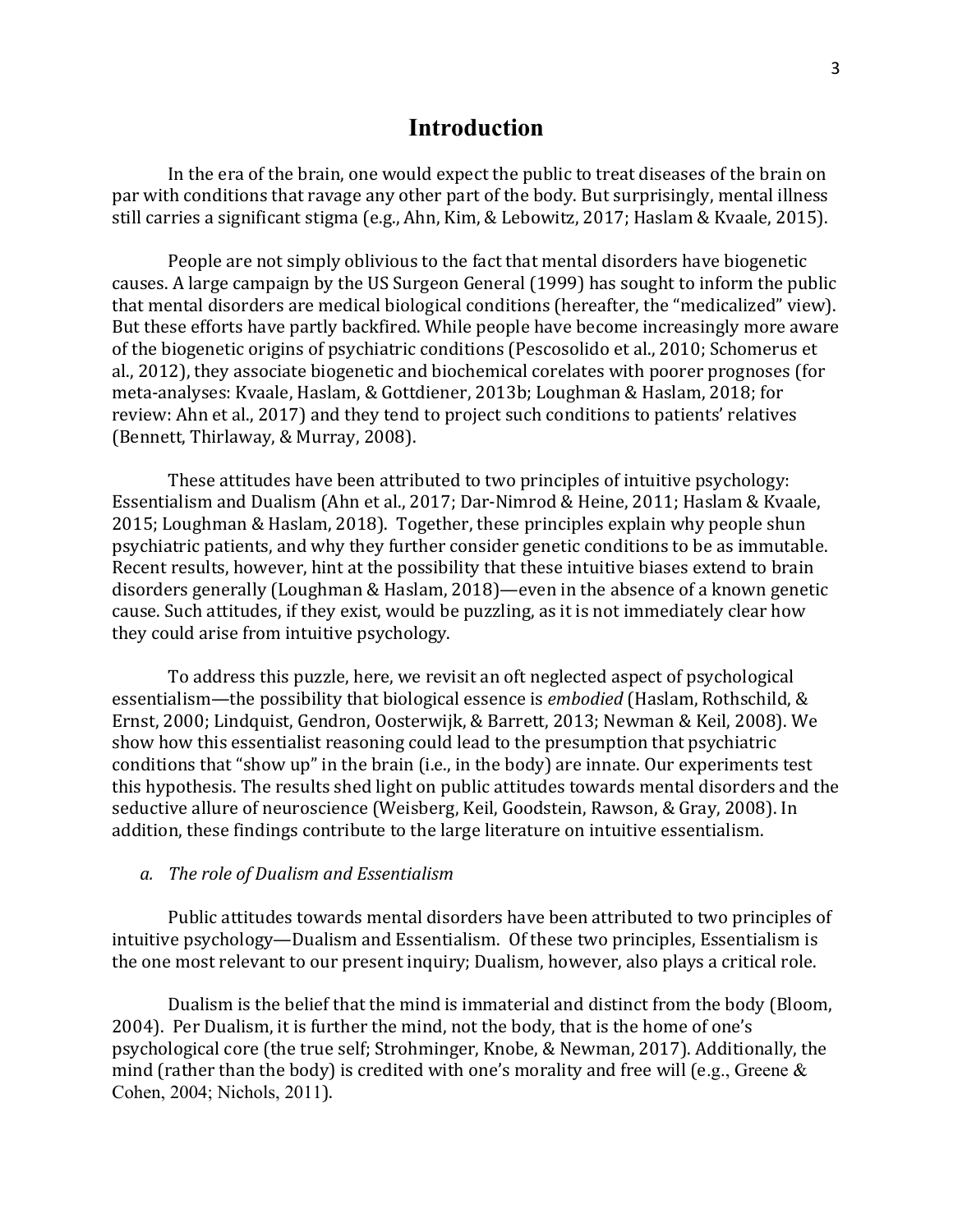The "medicalized" view of mental disorders counters these properties of human agency (courtesy of Dualism) by suggesting that a patient's actions arise not from their mind (as required by Dualism) but from their body (Ahn et al., 2017). And indeed, when psychiatric symptoms are attributed to a biological source, they are considered less controllable by the patient (e.g., Deacon & Baird, 2009; Kemp, Lickel, & Deacon, 2014) and less likely to benefit from psychotherapy (Deacon & Baird, 2009; Kim, Ahn, Johnson, & Knobe, 2016; Lebowitz & Ahn, 2014).

By undermining patients' agency, the interaction between the "medicalized" view and Dualism could promote two sets of conflicting social attitudes. On the one hand, the reduction of agency could lead the Dualist to dehumanize the patient (Haslam, 2006), and in so doing, promote negative reactions (for reviews: Ahn et al., 2017; Dar-Nimrod & Heine, 2011; Haslam, 2006). But by placing the responsibility of one's actions on one's body (rather than on one's mind), the "medicalized" view could also prompt the Dualist to reduce blame (Ahn et al., 2017). We note that the reduction in blame could also arise because people consider the patient to not in control of their actions, a view that may not be directly due to Dualism (Haslam & Kvaale, 2015). Either way, social attitudes towards patients are expected to improve. This mixture of negative and positive attitudes is indeed evident in meta-analyses of the literature (Kvaale, Gottdiener, & Haslam, 2013a; Kvaale et al., 2013b; Loughman & Haslam, 2018). Thus, Dualism can partially explain these conflicting social reactions to the "medicalized" view.

To further explain why the "medicalized" view of mental disorders also elicits beliefs in poorer prognoses (for meta-analyses: Kvaale et al., 2013a; Kvaale et al., 2013b; Loughman & Haslam, 2018), the literature has invoked a second principle of intuitive psychology, namely, Essentialism (Dar-Nimrod & Heine, 2011; Haslam & Ernst, 2002; Haslam & Kvaale, 2015).

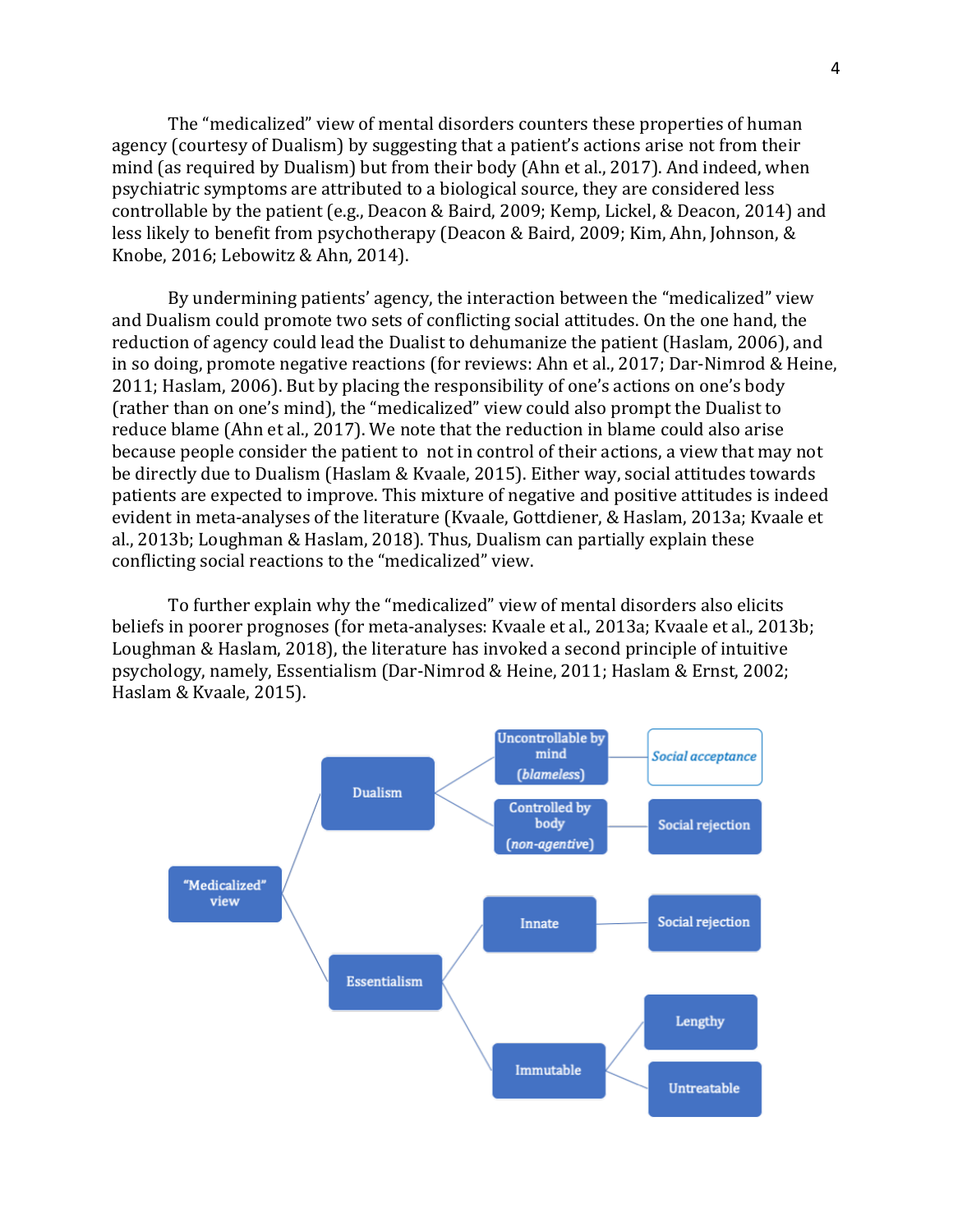Figure 1. The role of Dualism and Essentialism in laypeople's attitudes towards "medicalized" psychiatric symptoms.

Essentialism is the intuitive belief that living things are what they are because they possess some immutable essence, and that this essence is transferred via biological inheritance from parents to offspring (Gelman, 2003; Gelman & Wellman, 1991; Keil, 1986; Medin & Ortony, 1989). For example, young children and adults believe that parents are more likely to share physical (Astuti, 2004; Gelman & Wellman, 1991; Hirschfeld, 1995; Solomon, Johnson, Zaitchik, & Carey, 1996) and psychological (e.g., Eidson & Coley, 2014; Heyman & Gelman, 2000) properties with their biological offspring than with adoptees who are raised in the same environment. Essentialism, then, guides our intuitive understanding of biological inheritance (Gelman & Wellman, 1991; Keil, 1986; Solomon et al., 1996). It suggests that certain traits form part of our innate immutable essence, and consequently, those traits are believed to be fixed (Gelman, 2004).

These properties of essentialist reasoning can explain laypeople's attitudes towards "medicalized" psychiatric conditions (Dar-Nimrod & Heine, 2011; Haslam & Ernst, 2002; Haslam & Kvaale, 2015). Indeed, if people view "medicalized" psychiatric conditions as innate, then, per Essentialism, laypeople would be further expected to consider these conditions as defining the patients' essence and thus immutable—and associated with symptoms that are lengthier (Lebowitz & Ahn, 2014; Lebowitz, Ahn, & Nolen-Hoeksema, 2013), less responsive to treatment (Kvaale et al., 2013b; Loughman & Haslam, 2018), and characteristic of patients' biological families (Bennett et al., 2008). And since Essentialism would suggest that the patient's core is different from one's own, Essentialism presents a second route for promoting social stigma (Kvaale et al., 2013a Loughman & Haslam, 2018).

To explain these negative public attitudes, all that is required, then, is for people to consider psychiatric conditions as innate; once they do, then, these essentialist projections should follow naturally. And indeed, many studies have explicitly informed participants that the psychiatric symptoms in question have genetic causes (Ahn, Bitran, & Lebowitz, 2020; Bennett et al., 2008; Boysen, 2011; Cheng, 2015; Lam, Salkovskis, & Warwick, 2005; Lebowitz & Ahn, 2014; Lebowitz et al., 2013; Walker & Read, 2002), so their perception as innate, immutable, and stigmatized is only expected.

Remarkably, similar negative attitudes and prognosis pessimism are observed even when disorders are strictly defined as "brain-based" (Loughman & Haslam, 2018). These results are notable because these experiments offer no evidence that the disorders in question are innate. Why, then, would such disorders trigger essentialist thinking? Do participants effectively presume that disorders that manifest in the brain reflect one's innate essence?

To be sure, such a presumption is false. Modern science tells us that *all* mental states—innate or learned—are brain states, so the detection of their correlates in the brain offers no evidence for innate origin. We suggest that this belief arises not from rational scientific analysis but from an oft-neglected aspect of intuitive Essentialism—the belief that the essence of living things is *embodied*.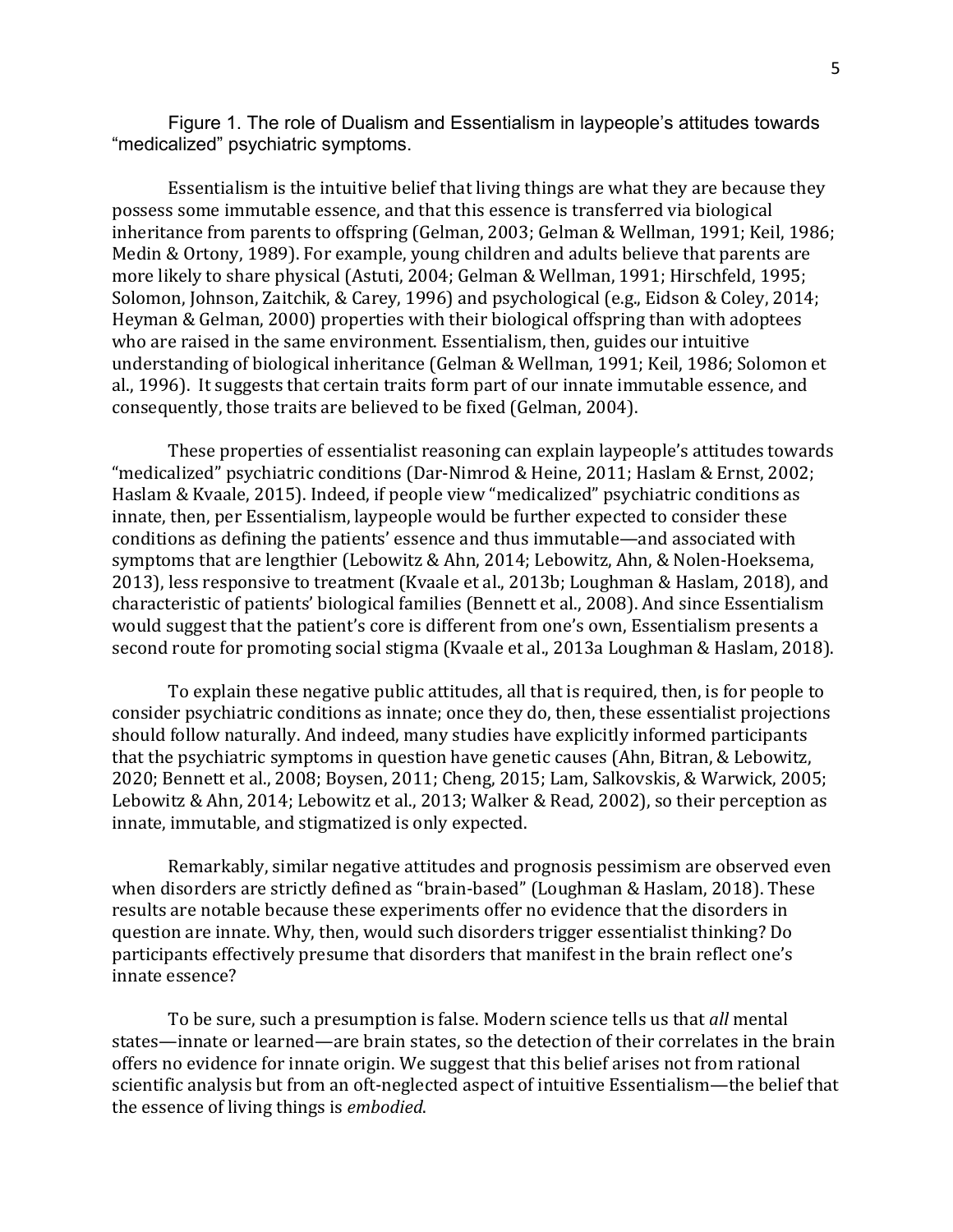#### *b. The "embodied essence" hypothesis*

Past research suggests that laypeople's perceptions of biological essence is linked to the body. For example, children state that a puppy is brown, like its mother, because it got a tiny *piece* of matter from its mother (Springer & Keil, 1991). Other results suggest that children believe that the essence of living things resides in their *insides* (Gelman & Wellman, 1991), that it must correspond to specific bodily *substance* (e.g., blood; Waxman, Medin, & Ross, 2007), and that it must be localized in a certain place—at their *center* (Newman & Keil, 2008). Discreteness (i.e., piece of matter), position in space (i.e., "insides"), and bodily substance are all properties that we intuitively project to biological matter, but not to ephemeral mental entities (e.g., to thoughts or ghosts). Together, these results open up the possibility that laypeople view the essence as part of the body. In other words, they believe that the innate essence of living things must be *embodied* (Berent, 2020a)*.* 

The hypothesis of an *embodied essence* is not new. This proposal goes back at least to Haslam and colleagues (2004), who hypothesized that people essentialize emotions because they perceive them as embodied. Similarly, Lindquist and colleagues (Lindquist et al., 2013) asserted that "categories whose instances are tied to the body (e.g., hunger) are more essentialized than are categories that are thought to exist in the mind (e.g., memory)" (Lindquist et al., 2013, p. 641). Nonetheless, this possibility has not been widely explored in the essentialist literature. We believe this hypothesis merits attention, as it has the potential to shed light on public attitudes towards mental disorders (additional applications are considered in the General Discussion).

If people believe that one's innate essence is embodied, then upon learning that a given trait is linked to the body, one would be more likely to essentialize that trait, hence, consider it as innate. Per the *embodiment hypothesis*, embodiment should thus spontaneously trigger essentialist thinking, even in the absence of evidence for a genetic cause. 

If people are further Dualists, however, then they would not automatically conclude that every human trait is materially embodied. This is because the Dualist, recall, assumes that some traits (e.g., knowledge) are mental, ephemeral, and disembodied. So to consider a trait embodied (in line with Essentialism), the Dualist would require *explicit* evidence that such trait resides in the body. Brain tests provide the requisite proof. Behavioral evidence, in contrast, won't do, as behavioral outcomes could conceivably arise from the mind. Accordingly, upon learning that a given trait "shows up" in the brain, laypeople should be more likely to conclude that the trait in question is innate and immutable, courtesy of Dualism and Essentialism. As noted, this tendency is a bias, inasmuch as it is based on false premises, supplanted by Dualism and Essentialism, and it gives rise to conclusions that are at odds with science. As such, the presumption that *conditions* that "show up" in the brain *are innate* is an irrational psychological bias.

Our recent findings are in line with this hypothesis. First, when told that a given psychological trait can be detected in a brain scan, people are more likely to link that trait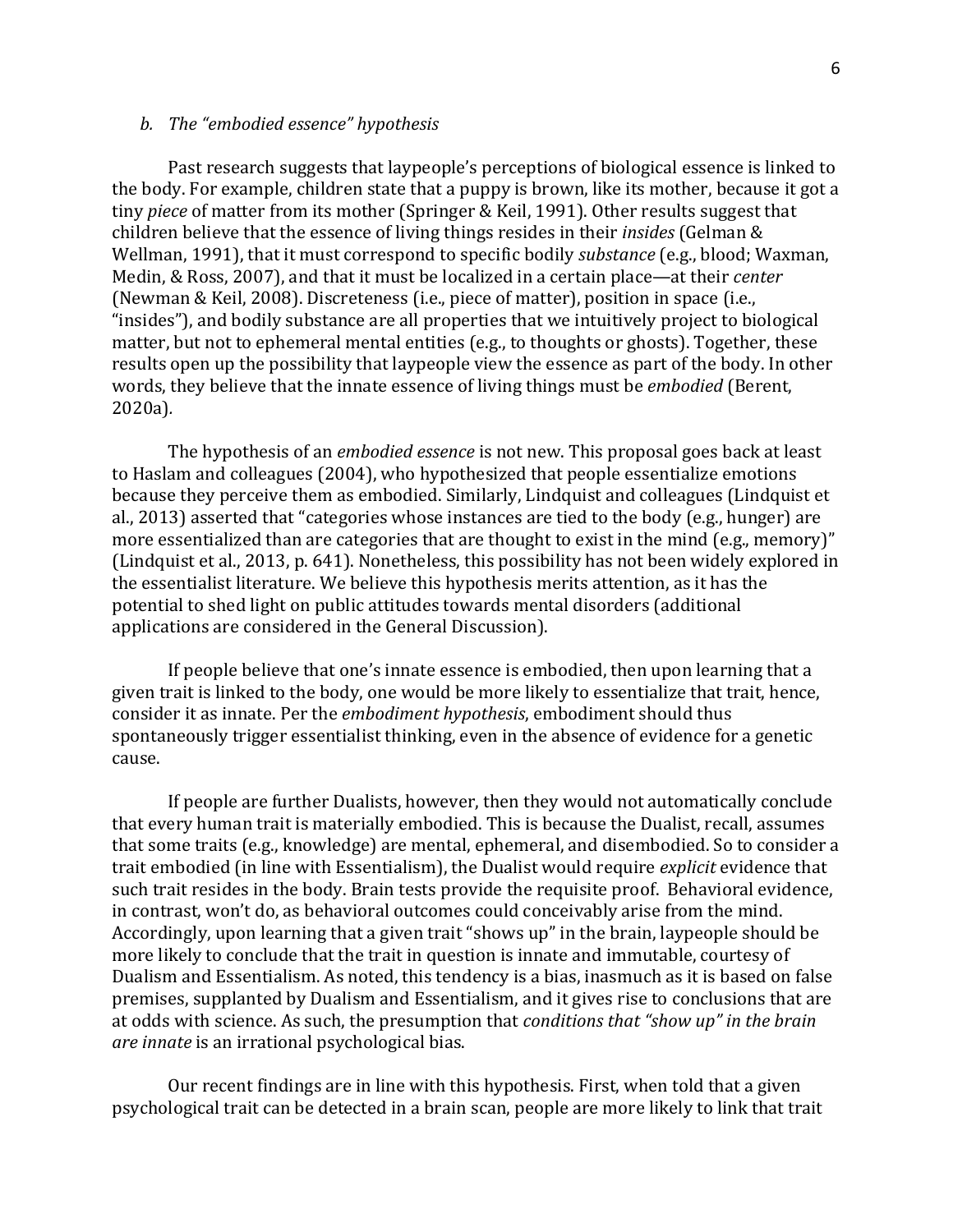with one's essence compared to when the same trait is detectable behaviorally (Berent  $&$ Platt, 2021). Second, when a given trait "shows up" in the brain, people are more likely to view it as innate (Berent, Barrett, & Platt, 2020; Berent, Platt, & Sandoboe, in press).

These results from typical psychological conditions, however, do not necessarily generalize to psychological disorders, nor do they speak to the question of immutability and stigma. Here we thus examine whether laypeople project similar misconceptions to psychiatric disorders.

Our investigation explores two questions. First, are people biased to presume that psychiatric disorders that are "in the brain" are innate—the key hallmark of one's innate essence (e.g., Gelman, 2003; Haslam et al., 2000; Keil, 1986)? Second, do people further consider such "brain disorders" as immutable and stigmatized?

#### *c.* The present study

To address these questions, we invited participants to reason about a patient's psychiatric condition based on the outcome of a psychological experiment whose results were gauged by either a behavioral test or a brain test. For example, to evaluate a patient for depression, the experiment compares her response to happy and sad faces. The two tests differed on how the patient's response is gauged. The behavioral test measured the speed of the patient's key response, whereas the brain test tracked her brain response (a characteristic spike). Participants were informed of the expected typical behavioral/brain response, and they were explicitly told that the patient's results suggested abnormality.

Critically, the brain and behavioral tests were strictly matched for their diagnostic value—all they suggested was whether or not the patient's response was abnormal; the brain test offered no additional information about brain localization or severity. Nonetheless, only the brain test offered explicit evidence that the disorder affects the brain. Of interest is whether people presume that disorders that patently manifest in the brain are more likely to be innate.

Experiment 1 evaluates the perceived innateness of brain disorders. Experiment 2 further examines whether brain disorders are presumed to be heritable and immutable, and explores social attitudes towards patients. If people essentialize brain disorders, then conditions that are diagnosed by the brain test should be considered more likely to be innate compared to those diagnosed by the behavioral test. Given that the "medicalized" view of psychiatric disorders can elicit both negative and positive social attitudes (see Figure 1), and that this medicalized approach can further remove blame (Haslam & Kvaale, 2015), it is not a priori clear whether the promotion of essentialist thinking by the brain test should further elicit stigma. However, we do expect conditions that are diagnosed in the brain to be considered as immutable—as lengthier and more difficult to treat.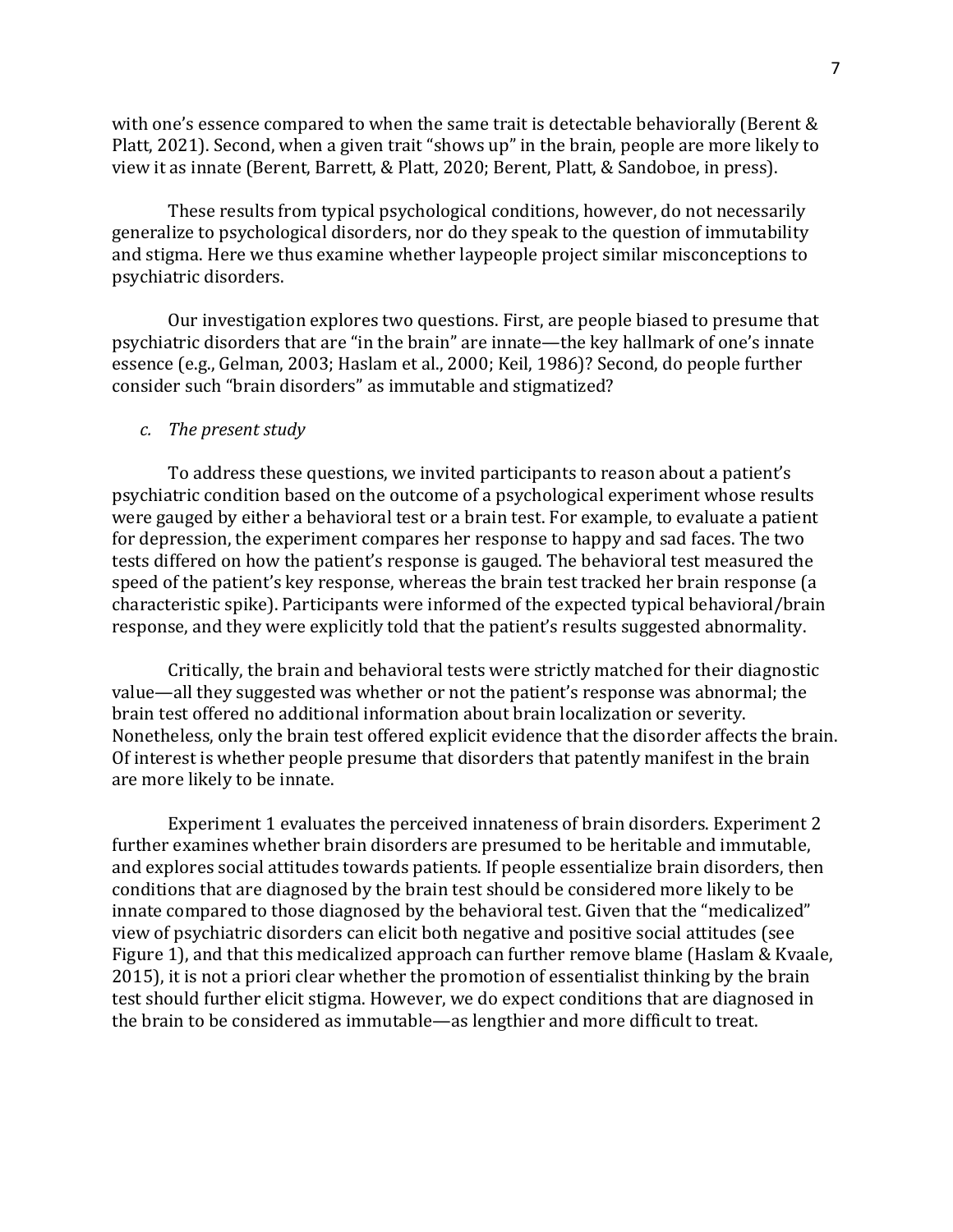### **Experiment 1**

#### **Methods**

*Participants.* Forty participants took part in Experiment 1. Participants were recruited from Amazon Mechanical Turk. They were all adult native English speakers who were reportedly free of language and reading disorders. Of all participants, 48% reported their highest completed level of education as high school,  $45\%$  as college,  $8\%$  as a graduate school program, and 0% reported completing none of the above education.

To be included in the sample, participants had to further provide a coherent explanation for their reasoning in the experiment; this requirement was adopted in order to eliminate bot responses. "Coherent" explanations were evaluated liberally: the explanation was acceptable as long as it offered some justification ("I went with my gut feelings") that was not copied verbatim from the vignette. To minimize the effect of prior education, we limited the sample of participants to those who had not taken advanced courses (i.e., beyond the Introductory level) in psychology or linguistics. Psychology and biology are of interest because these disciplines could directly shape participants' understanding of innateness and psychiatric disorders; the exclusion of linguistics students was imposed for extraneous reasons (the same IRB protocol included experiments related to language). 90% of participants indicated that they had not taken advanced courses in biology as well. Participants were paid \$0.80 for their participation, and the experiment lasted an average of nearly five minutes.

Sample size in Experiments 1-2 was informed by sensitivity power analysis of pilot results. These results suggested that the selected sample is sufficient to obtain a large effect size  $(0.8)$  with a probability of  $0.8$  (and an alpha level of  $0.05$ ).

*Materials and procedures*. The materials consisted of four matched pairs of vignettes, loosely modeled after the materials in Lebowitz and Ahn (2014). Each such pair featured a female individual who sought treatment to alleviate some psychological symptoms; two pairs featured depression (e.g., *Terry is a 28-year-old woman who is seeking treatment because she has felt deeply sad for the past 4 weeks*); another two vignette pairs each featured a patient who suffered from social phobia (e.g., *Michelle is a 21-year-old college student* who has decided to seek treatment for what she calls "crippling shyness"). For each such pair (e.g., for the two depression patients), the vignettes were identical, except for the patient's identity.

Participants were told that a clinician suspects that the patient suffers from depression/social phobia and administers a psychological test in order to better understand the patient's condition—either a behavioral or brain test. Thus, within a single pair, each matched vignette presented either the behavioral or brain test.

Both tests compared the patient's responses to faces and inanimate objects by gauging either their behavioral response time or brain spikes (for the behavioral and brain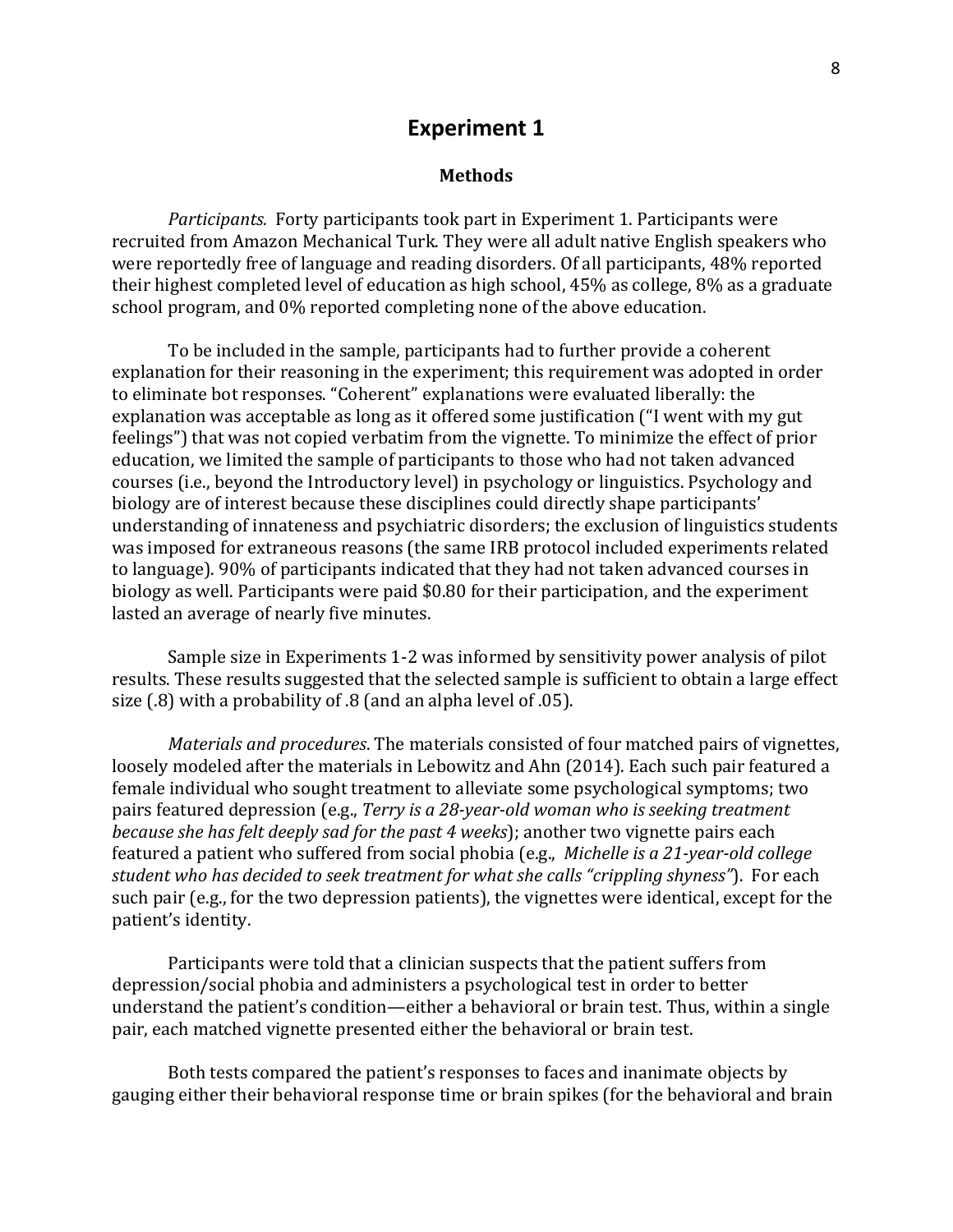tests, respectively). Participants were informed of what outcomes are expected with typical individuals. For example, in the test for depression, the patient was presented with happy and sad faces; participants were told that typical individuals are expected to exhibit faster responses/brain spikes for happy faces compared to sad faces. Participants were told that individuals who suffer from a disorder (e.g., depression) are expected to show the opposite pattern (e.g., patients with depression should show faster responses/brain spikes to sad faces compared to happy faces). Participants were further informed that the patient's performance was in line with the pattern suggestive of a disorder (e.g., Terry showed a faster response/brain spike to sad faces relative to happy faces).

After reading each vignette, participants gauged the innateness of the disorders by rating (on a 1-7 scale) how likely they thought it would be that a close family member of the patient suffers from the same disorder (the specific relation to the patient—children, sister, or mother of the patient was varied across vignettes). All materials are provided in Appendix A.

Altogether, then, the materials included a total of 2 disorders (depression vs. social phobia)  $x \, 2$  patients  $x \, 2$  test (brain/behavior) vignettes. These eight vignettes were arranged in two counterbalanced lists, such that each such list included four vignettes (two vignettes for each disorder [with different patients], crossed with the two tests). Each participant was assigned to one of the two lists (for a total of 20 participants per list).

#### **Results**

Figure 2 presents the innateness means; in Experiments 1-2, error bars are  $95\%$ confidence intervals for the difference between the means; the scale's "neutral" midpoint is indicated by a dotted line.



*Figure 2. The perceived tendency of psychiatric disorders to run in patients' families (a gauge of innateness) given the brain and behavioral test results (in Experiment 1).* The red dotted line represents the scale's neutral midpoint.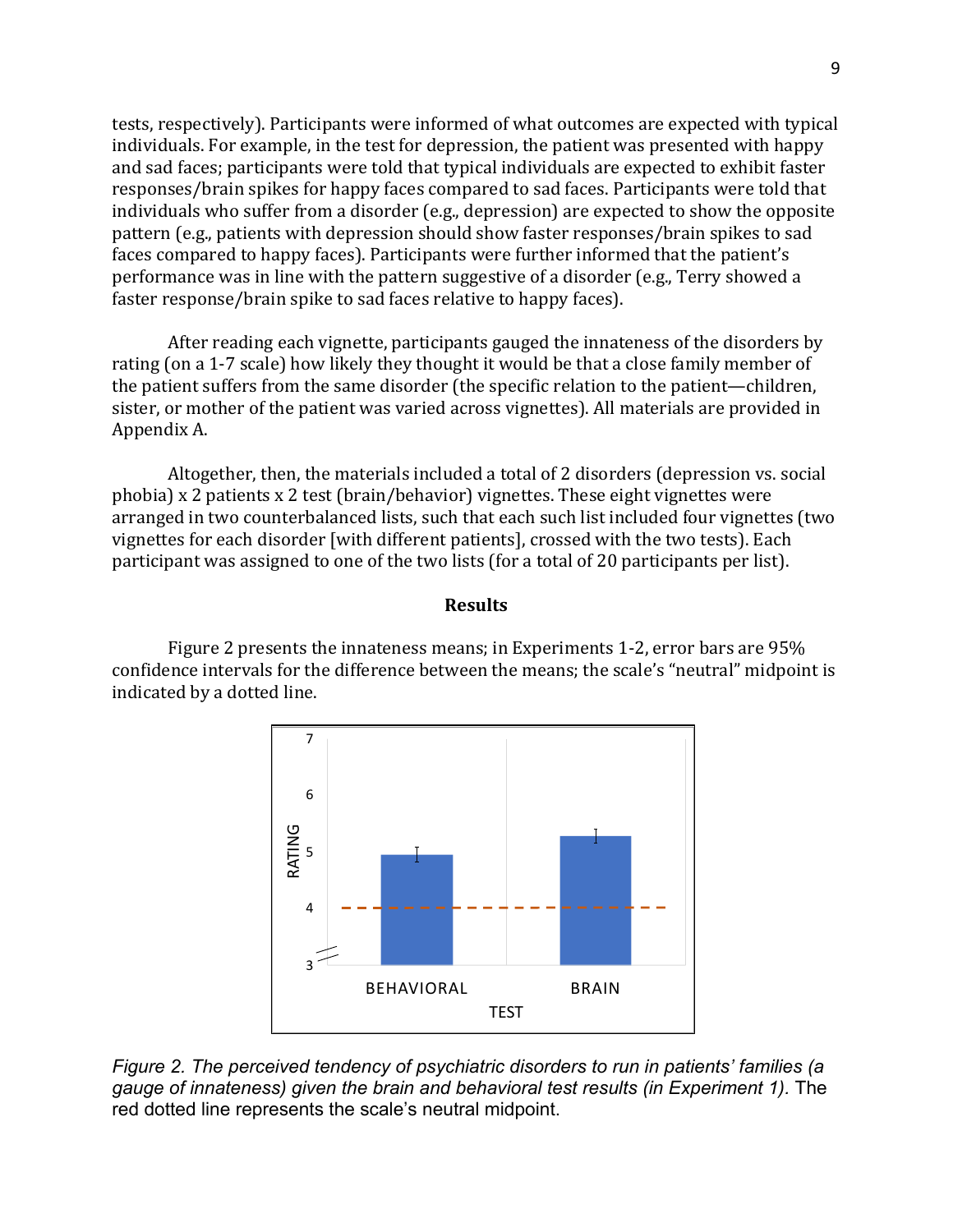An inspection of the means suggests that people believed a disorder to be more likely to run in patients' families when the condition was diagnosed by a brain test compared to when precise the same disorder was diagnosed by a behavioral test.

These conclusions were confirmed by a 2 Test (brain/behavior)  $x$  2 Disorder (depression/social phobia) fully repeated measures ANOVA. The main effect of Test was significant (F(1,39)= 6.39, p=.02,  $\eta^2$ <sub>p</sub>=.14), as disorders diagnosed by the brain test were considered more likely to run in the family than disorders diagnosed by a behavioral test. There was also a reliable main effect of Disorder, as people considered social phobia (M=5.45) as more likely to run in the family than depression (M=4.80,  $F(1,39)$ = 15.66, p<.0004,  $\eta^2$ <sub>p</sub>=.29). The interaction was not significant (F<1). Thus, people were more likely to attribute the symptoms to family members when the patient was diagnosed by a brain test.

# **Experiment 2**

The finding that disorders that manifest in the brain are perceived as more likely to run in patients' families (in Experiment 1) is in line with the hypothesis that brain disorders are viewed as defining one's innate essence. Families, however, can share psychological symptoms due to their shared environment, rather than shared genes. To secure the link between brain disorders and innateness, in Experiment 2 we asked people to evaluate whether the disorders in question would emerge in a biological family member who had no social contact with the patient. Of interest is whether the diagnosis of the condition by the brain test will increase its perceived innateness (i.e., heritability).

Experiment 2 further extended the results of Experiment 1 in three directions. First, we sought to determine whether the perception of innateness depends on the perception of the disorder as affecting the brain. To this end, we explicitly asked participants to indicate how likely they thought the condition was to affect the brain.

Second, we aimed to explore the link between the perceived innateness of these disorders with their perceived immutability and social attitudes towards patients. Immutability, here, was evaluated by the perceived duration of the symptoms and their susceptibility to treatment. To explore social attitudes, we further invited participants to evaluate their willingness to interact with the patient socially. One set of social measures examined close and consequential social interactions—as a marriage partner, as caretaker of one's child, and as a roommate; another set of measures examined interactions that are more remote and less personally consequential—as a coworker, as a friend, as a neighbor, or as a person to spend an evening with.

Third, we sought to demonstrate the generality of the results to additional psychiatric disorders. In principle, the disorder itself is inconsequential to our proposal, inasmuch as, per the *embodiment hypothesis*, brain tests should promote the perception of innateness across the board, irrespective of disorder. In practice, however, participants might be aware that certain psychiatric disorders run in families. Moreover, severe and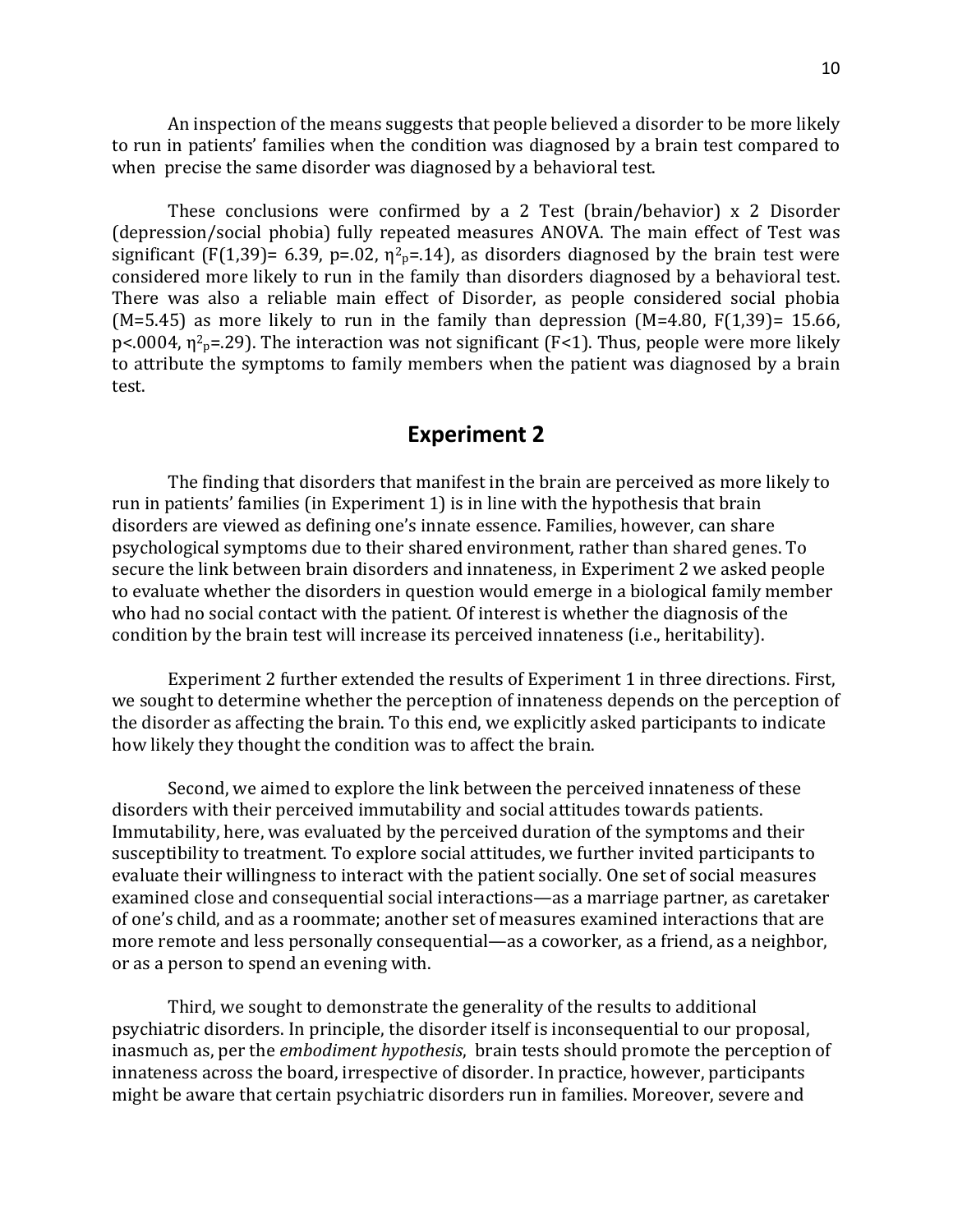persistent psychiatric symptoms might trigger essentialist thinking by suggesting to people that the patient's essence is immutable and distinct from their own (Boysen, 2011; Haslam & Ernst, 2002; Kvaale et al., 2013a). Together, prior knowledge and severe symptoms could potentially counteract our test manipulation.

Given that the disorders studied in Experiment 1 are relatively mild and their heritability is modest (heritability estimates for depression: 22-37% (McGue & Christensen, 2003); for social phobia:  $48\%$  (Stein, Jang, & Livesley, 2002)), the question thus arises whether our previous findings could generalize even to conditions that are both severe and highly heritable. Schizophrenia and bipolar disorders present a case in point. Not only are these disorders highly heritable (heritability estimates for schizophrenia: 79% (Hilker et al., 2018); for bipolar disorder: 60-85% (Smoller & Finn, 2003), but a metaanalysis of the literature has shown that the effect of biogenetic explanations differs for schizophrenia and depression (Kvaale et al., 2013a). While for schizophrenia, biogenetic explanations were associated with the reduction of blame and an increase in the desire for social distancing, this was not the case for depression (Kvaale et al., 2013a). In Experiment 2, we thus invited participants to reason about schizophrenia and bipolar disorder; for comparison, we also included depression (as in Experiment  $1$ )—a disorder that is less severe and heritable.

Given our pilot results (see SM), we expected that, when presented with such severe disorders, the effect test would be highly attenuated. To promote attention to the diagnostic test in Experiment 2, we presented each participant with two matched patients who suffered from the same symptoms—one was diagnosed by a brain test, another was diagnosed by a behavioral test (with order counterbalanced), and the narrative referenced this contrast repeatedly. In so doing, we sought to partly control for the inherent severity of the disorder and direct participants' attention to the test outcomes. For each such patient, participants were asked to evaluate whether the disorder likely affects the brain, to evaluate its innateness, its expected length, susceptibility to treatment, and social attitudes towards the patient.

We hypothesize that the diagnosis of such disorders by a brain test will promote essentialist thinking, in line with the *embodiment hypothesis*. We thus expect that the perception of psychiatric disorders as embodied in the brain will support their perception as innate and immutable, and decrease participants' willingness to engage in close social interactions with the patient.

## **Methods**

*Participants*. Forty participants took part in Experiment 2. Participants were native English speakers, sampled from Prolific. Since Prolific does not support all the customized a priori filtering of participants used in Experiment 1, this sample was more heterogeneous than the MTurk sample in Experiment 1. Of all participants, 20% reported their highest completed level of education as high school, 45% as college, 35% as a graduate school program, and 0% reported completing none of the above education. Additionally,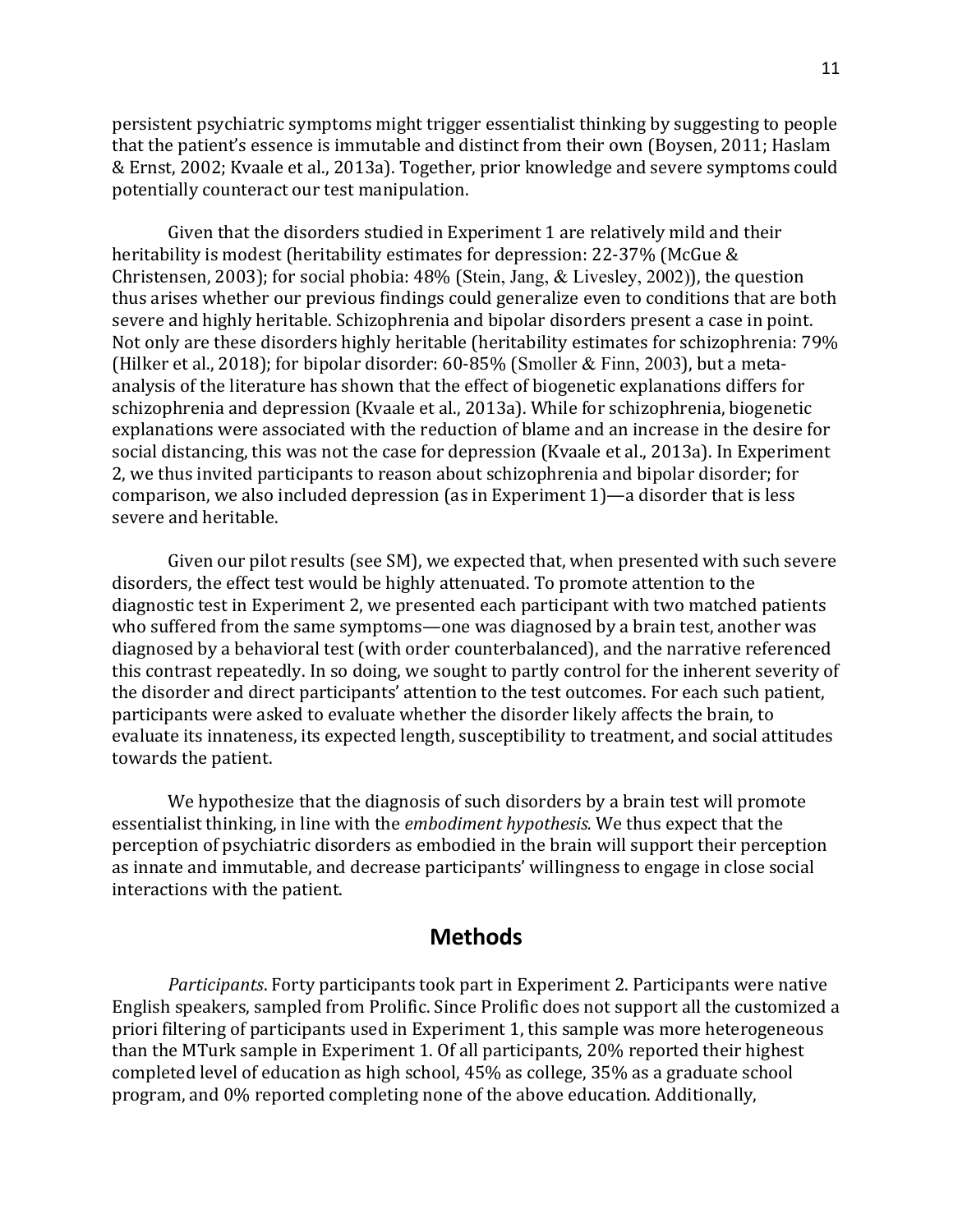participants reported taking coursework beyond an introductory course in psychology (83%), biology (40%), and linguistics (28%). Two participants reported having language/reading disorders. Of this sample, 73% of participants identified as female and 28% as male, and the average participant age was 25.95 years old. Participants were paid \$3.00 for their participation, and the experiment lasted an average of approximately 11 minutes.

*Materials and Procedure.* Participants read three vignettes, loosely modeled after the materials in Lebowitz & Ahn (2014) and Kim, Ahn, Johnson & Knobe (2016) (see Appendix B). Each vignette described the symptoms of one psychiatric disorder: either depression, schizophrenia, or bipolar disorder.

The vignette further introduced a pair of female patients (e.g., Terry and Jane) who suffered from the same set of symptoms. Participants were told that a clinician suspected a disorder (e.g., schizophrenia). To evaluate this diagnosis, the two patients were each presented with a standardized test. As in Experiment 1, the test featured a brief experiment that evaluated the patient's response. One patient in the pair was diagnosed by a brain test (a characteristic brain spike); the other was diagnosed by a matched behavioral test (the speed of their button pressing). Test order (brain/behavior) for each vignette was counterbalanced across two lists.

Participants were then informed of the results of each patient's test, and repeatedly reminded of its type (e.g., a behavioral test). They were explicitly told that the results for each patient suggested abnormality. Participants were then invited to respond to four sets of questions (some with sub-parts) concerning one of the patients (e.g., Terry). First, participants rated whether they believed the condition to affect the brain. Second, they rated the likelihood that the disorder would manifest in a close family member who was said to be related to the patient biologically, but had never met the patient  $(e.g., in an$ adoption situation); this is a gauge of the perceived innateness of the disorder. Third, participants rated the perceived duration of the symptoms, ease of treatment, and their susceptibility to treatment (using the questions from Cheng, 2015). Fourth, participants were asked to indicate their social attitudes towards the patient. Some of these questions probed for attitudes concerning *distant* social interactions, defined as participants' willingness to  $(a)$  have the patient move next door,  $(b)$  spend an evening with the patient, (c) make friends with them, (d) work with them closely. Others featured *close* social interactions, defined as participants' willingness to (e) have them marry into one's family, and  $(f)$  have them as a roommate; and  $(g)$  take care of one's child. Questions a-d were adopted from Link, Phelan, Bresnahan, Stueve, and Pescosolido (1999).

Next, participants considered the other member of the pair (e.g., Jane). Participants were reminded of the diagnostic test (e.g., brain test), and asked to respond to the four (multi-part) questions (as above).

As in Experiment 1, participants were encouraged to respond based on the test results alone. Responses to the "innateness," "affects brain," and "length" questions were given on a 1-7 scale  $(1=$ highly unlikely;  $7=$ highly likely); for length  $(1=$ one week;  $7=$ more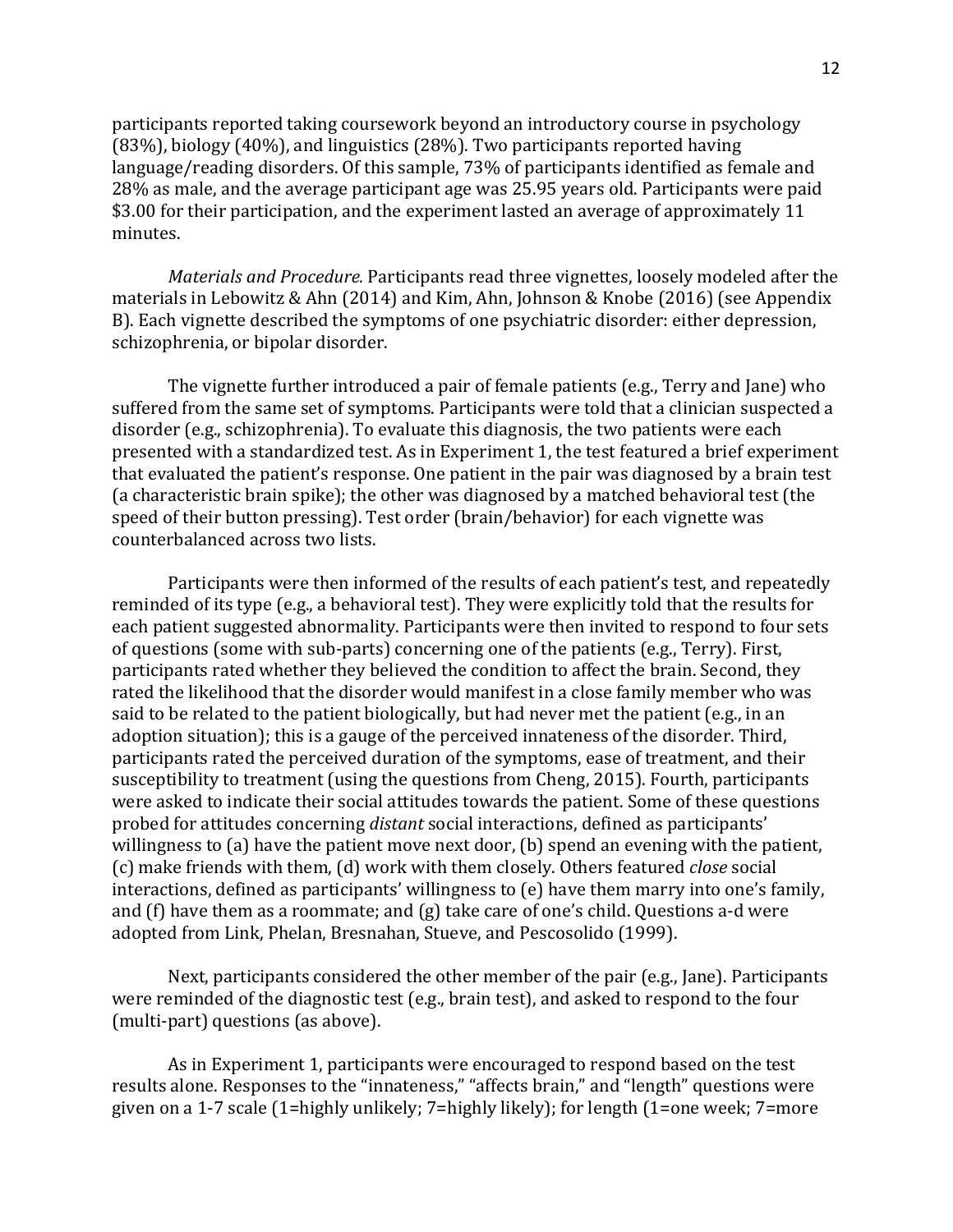than three years); for "social attitudes," "ease of treatment," and "susceptibility to treatment" ratings were given on a 1-6 scale (as in Link et al., 1999; 1=definitely not, 6=definitely yes).

#### **Results and Discussion**

In what follows, we examine the effect of Test (brain vs. behavioral) on the perception of the disorder as innate, its effect on the brain, its immutability, and on social attitudes towards patients. Each such dependent measure is analyzed using a 2 Test (brain/behavior) x 3 Disorder (depression/schizophrenia/bipolar disorder) fully repeated measures ANOVA. 

The analyses reported below focuses on effect of Test; Disorder is considered only inasmuch as it reliably modulates the contrast between matched tests for a single disorder (e.g., between the brain and behavioral tests for depression); all other effects of Disorder are described in the supplementary materials (SM). After analyzing the effect of Test, we next moved to consider the association between these various measures in a correlational analysis.

a. Innateness. Figure 3 plots the perceived innateness ratings. An inspection of the means suggests that people were more likely to consider the disorder as innate when the diagnosis was offered by the brain test relative to the behavioral test. In line with this conclusion, the ANOVA yielded a reliable main effect of Test (F(1,39)= 7.74, p=.01,  $\eta^2$ <sub>p</sub>=.17), which was not further modulated by Disorder (F(2,78)= 2.43, p=.10,  $\eta^2$ <sub>p</sub>=.06).



Figure 3. The perceived heritability of the disorder and its potential to affect the brain given the brain and behavioral tests (in Experiment 2). The red dotted line represents the scale's neutral midpoint.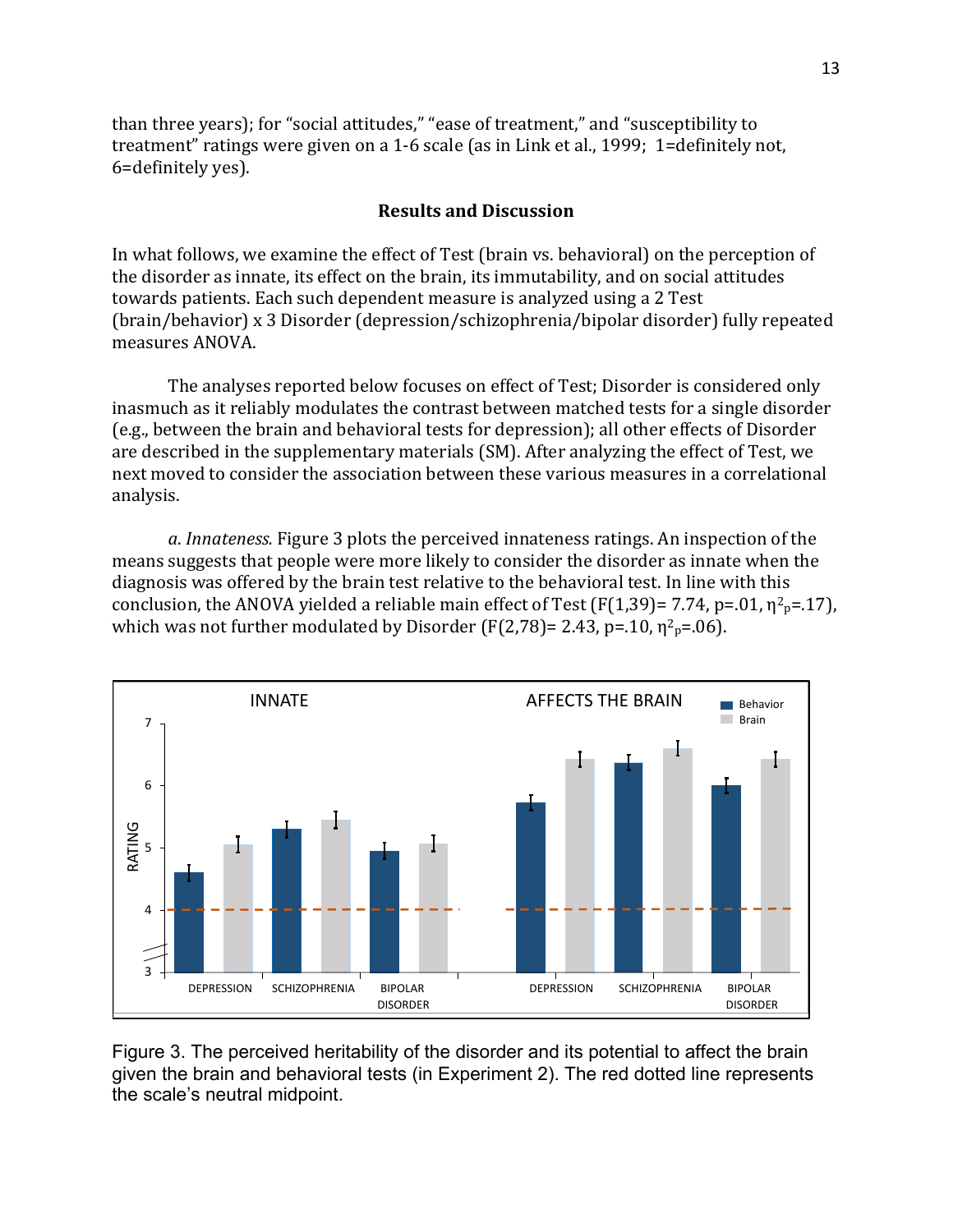*b.* Affects the brain. Figure 3 depicts the perceived potential of the disorder to affect the brain. The ANOVA yielded a reliable main effect of Test (F(1,39)= 7.92, p=.01,  $\eta^2$ <sub>p</sub>=.17). As expected, people considered disorders diagnosed by a brain test as more likely to affect the brain.

The effect of Test, however, interacted with Disorder (F(2,78)= 3.59, p=.03,  $\eta^2$ <sub>p</sub>=.08). Tukey HSD contrasts showed that, when the diagnosis was given by the brain test, people were more likely to perceive bipolar disorder  $(t(78)=2.51, p=.01)$  and depression  $(t(78)=4.03, p<0.0002)$  as affecting the brain compared to when these disorders were diagnosed behaviorally. This, however, was not the case for schizophrenia  $(t<1)$ , possibly because participants tended to strongly associate this disorder with a brain disorder, even when the diagnosis was behavioral.

c. *Immutability*. Immutability was gauged by two measures: perceived length and susceptibility to treatment, assessed by the "ease of treatment" and "treatability" questions. Since the internal consistency between the two treatment questions was high (Cronbach alpha=.863), we conducted the analysis while collapsing across those two questions.

Considering length, an inspection of the means (see Figure 4) suggested that the brain test was associated with a lengthier disorder than the behavioral test. In line with this hypothesis, the ANOVA indeed yielded a reliable effect of Test  $(F(1,39)=4.68, p=.04,$ η<sup>2</sup><sub>p</sub>=.11), which was not further modulated by Disorder (F(2,78)= 223, p=.11, η<sup>2</sup><sub>p</sub>=.05).



Figure 4. The perceived treatability and length of disorders diagnosed by brain vs. behavioral tests (in Experiment 2). The red dotted line represents the scale's neutral midpoint.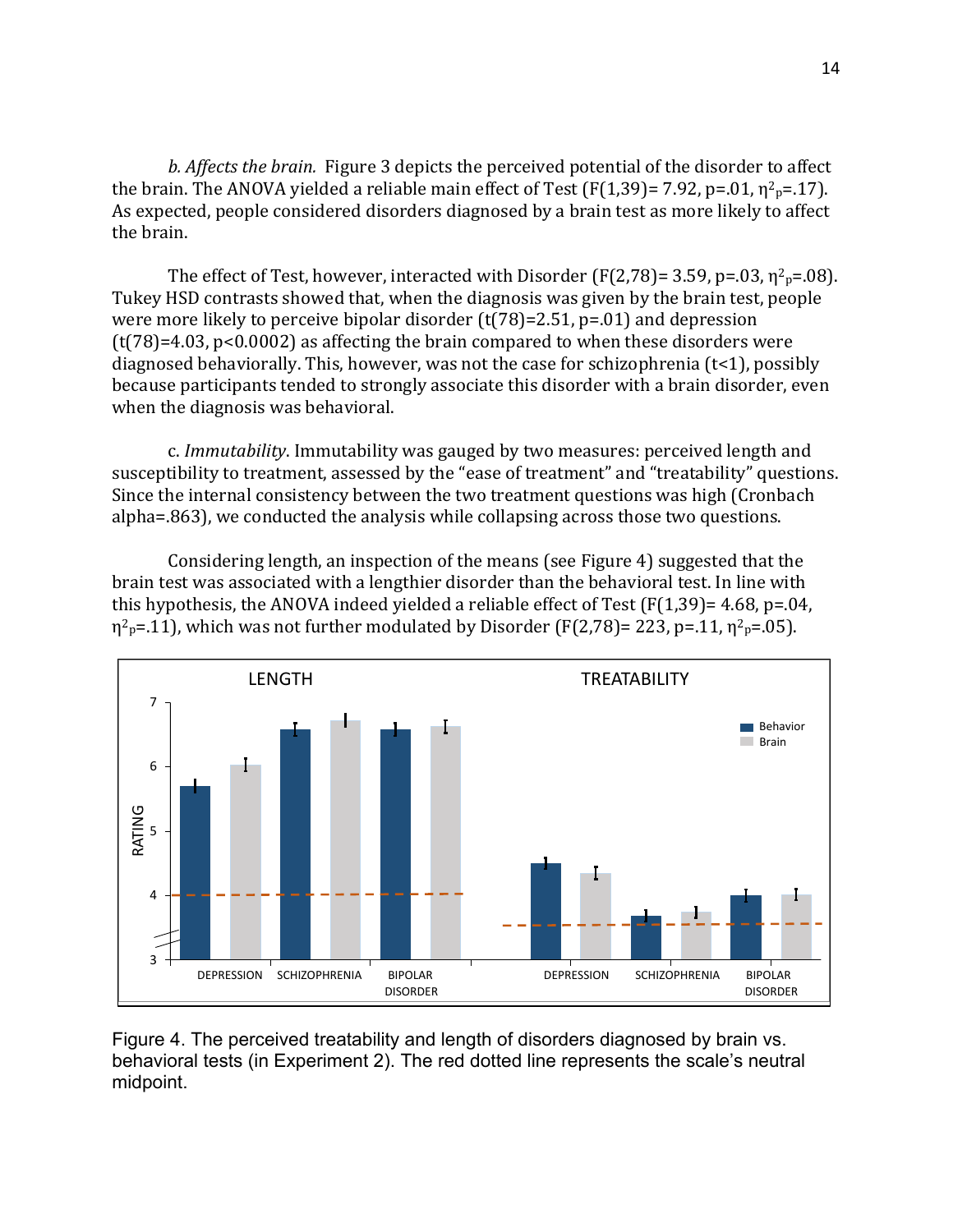Similar analyses of the perceived treatability of the disorders (see Figure 3), however, did not find an effect of Test (F<1) or an interaction (F(2,78)= 1.13, p=.33,  $\eta^2$ <sub>p</sub>=.03), possibly because participants did not consider these disorders as readily treatable.

d. Social attitudes. We next evaluated the effect of test on attitudes towards close vs. distant social interactions with patients. An inspection of the results (see Figure 5) suggests that people were not opposed to engaging in distant social interactions with patients (e.g., as a coworker), as the mean ratings were overall well above the scale's midpoint (3.5). But when it comes to closer social interactions (e.g., as a marriage partner), here participants were less willing to interact with the patient when the diagnosis was presented by a brain test. Additionally, their mean ratings were overall lower.



Figure 5. Willingness to engage in close and distant social interactions given the brain and behavioral tests in Experiment 2. The red dotted line represents the scale's neutral midpoint.

In line with this conclusion, the 2 Test x 3 Disorder ANOVA of attitudes towards distant social interaction did not yield a reliable effect of Test  $(F<1)$  nor was the Test x Disorder interaction significant  $(F<1)$ .

In contrast, for close social interactions, the ANOVA yielded a reliable effect of Test  $(F(1,39)= 5.23, p=.03, \eta^2_p=.12)$ , as participants were less willing to interact with patients diagnosed by the brain (relative to the behavioral) test. This effect was not further modulated by the effect of Disorder  $(F<1)$ .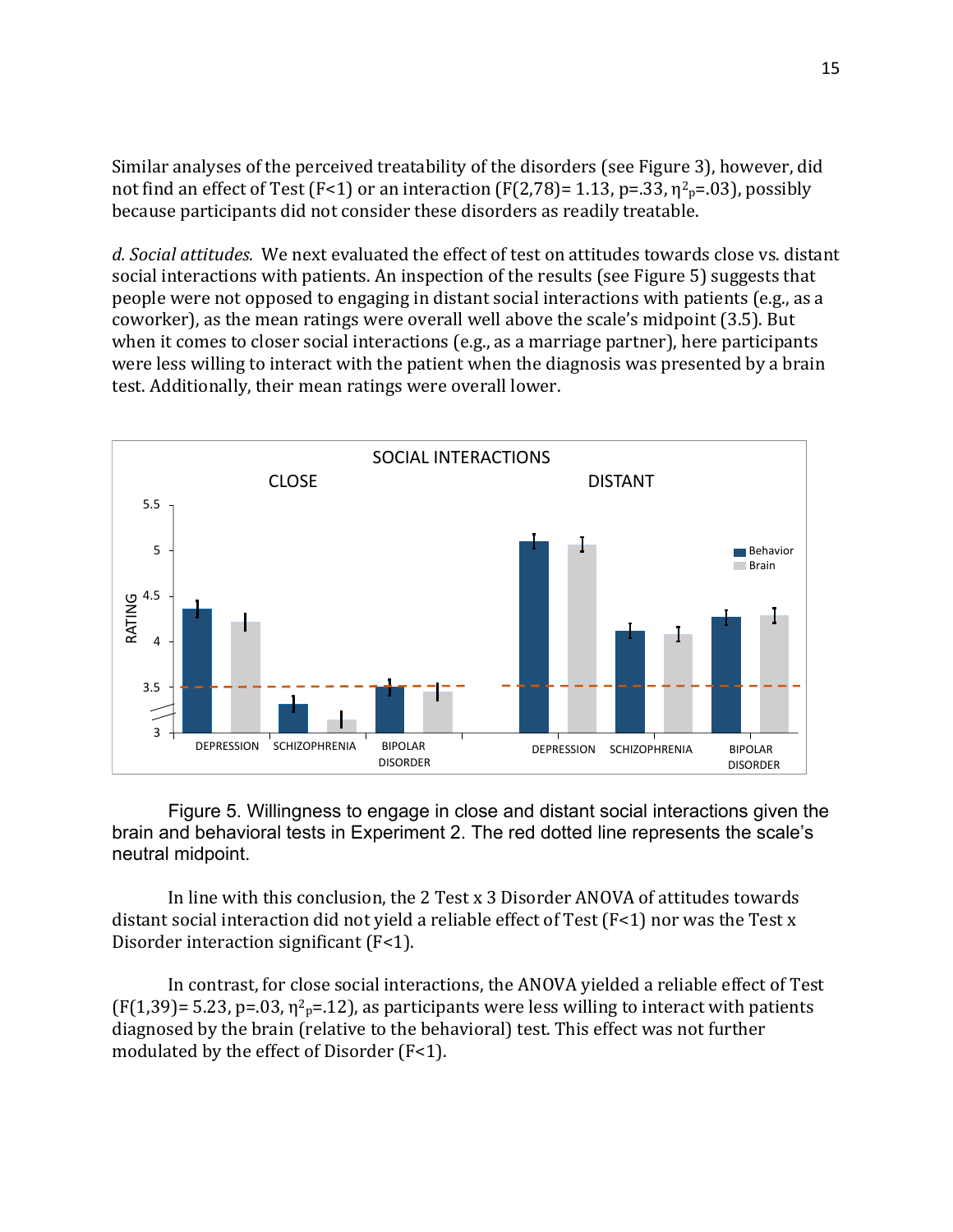e. Correlational analysis. Our final set of analyses examined the association between the perceptions of the disorders as affecting the brain, as innate, as immutable, and participants' willingness to engage in social interactions with patients (either close or distant interactions) using a correlational analysis (averaged across the three disorders). Table 1 presents the results.

Results showed that the brain and behavioral tests elicited different correlational patterns. When the test was *behavioral*, disorders perceived to affect the brain were considered more likely to be innate and lengthier. Additionally, disorders that were perceived as innate were associated with lengthier progression. These same correlations were not significant when the diagnosis was given by the *brain* test, possibly because, here, all conditions were perceived more uniformly, as likely to affect the brain.

*Table 1. The correlations between the perception of psychiatric conditions as affecting the brain and innate and stigma in Experiment 2, as indicated by the brain and behavioral tests*

|              |                              | Affects brain | Innate    | Treatable | Lengthy | Social<br><i>interactions(close)</i> |
|--------------|------------------------------|---------------|-----------|-----------|---------|--------------------------------------|
| Behavioral   | Innate                       | $0.46**$      |           |           |         |                                      |
|              | <b>Treatable</b>             | $-0.13$       | 0.04      |           |         |                                      |
|              | Lengthy                      | $0.70***$     | $0.51***$ | 0.05      |         |                                      |
|              | Social interactions(close)   | 0.31          | $-0.16$   | 0.34      | 0.09    |                                      |
|              | Social interactions(distant) | 0.20          | $-0.11$   | 0.52      | 0.05    | 0.85                                 |
| <b>Brain</b> | Innate                       | 0.2           |           |           |         |                                      |
|              | <b>Treatable</b>             | 0.13          | 0.21      |           |         |                                      |
|              | Lengthy                      | 0.2           | 0.02      | 0.24      |         |                                      |
|              | Social interactions(close)   | 0.41          | $-0.22$   | 0.38      | 0.15    |                                      |
|              | Social interactions(distant) | 0.25          | $-0.12$   | 0.53      | 0.09    | 0.80                                 |

Note:  $* = p < .05$ ,  $** = p < .01$ ,  $*** = p < .001$ 

Moving to social attitudes, here we found that, regardless of the diagnostic test, disorders perceived as treatable were associated with better social acceptance, and this was the case for both close and distant social interactions. Interestingly, when the disorder was perceived to affect the brain, participants were reportedly *more* willing to engage in close social interactions, and this was the case irrespective of the diagnostic test—contrary to the ANOVA result above, where a brain diagnosis yielded *lesser* willingness for close social interactions.

We speculate that these conflicting outcomes arose because a disorder can be perceived as "affecting the brain" for different reasons, and as noted (Figure 1), such "medicalized" accounts of the disorder can elicit conflicting social responses. One obvious clue for "brain status" is presented by the positive brain test, and as noted (see Figure 1), this clue could promote stigma by triggering essentialist thinking. Participants, however, could also arrive at the conclusion that a disorder affects the brain because they possess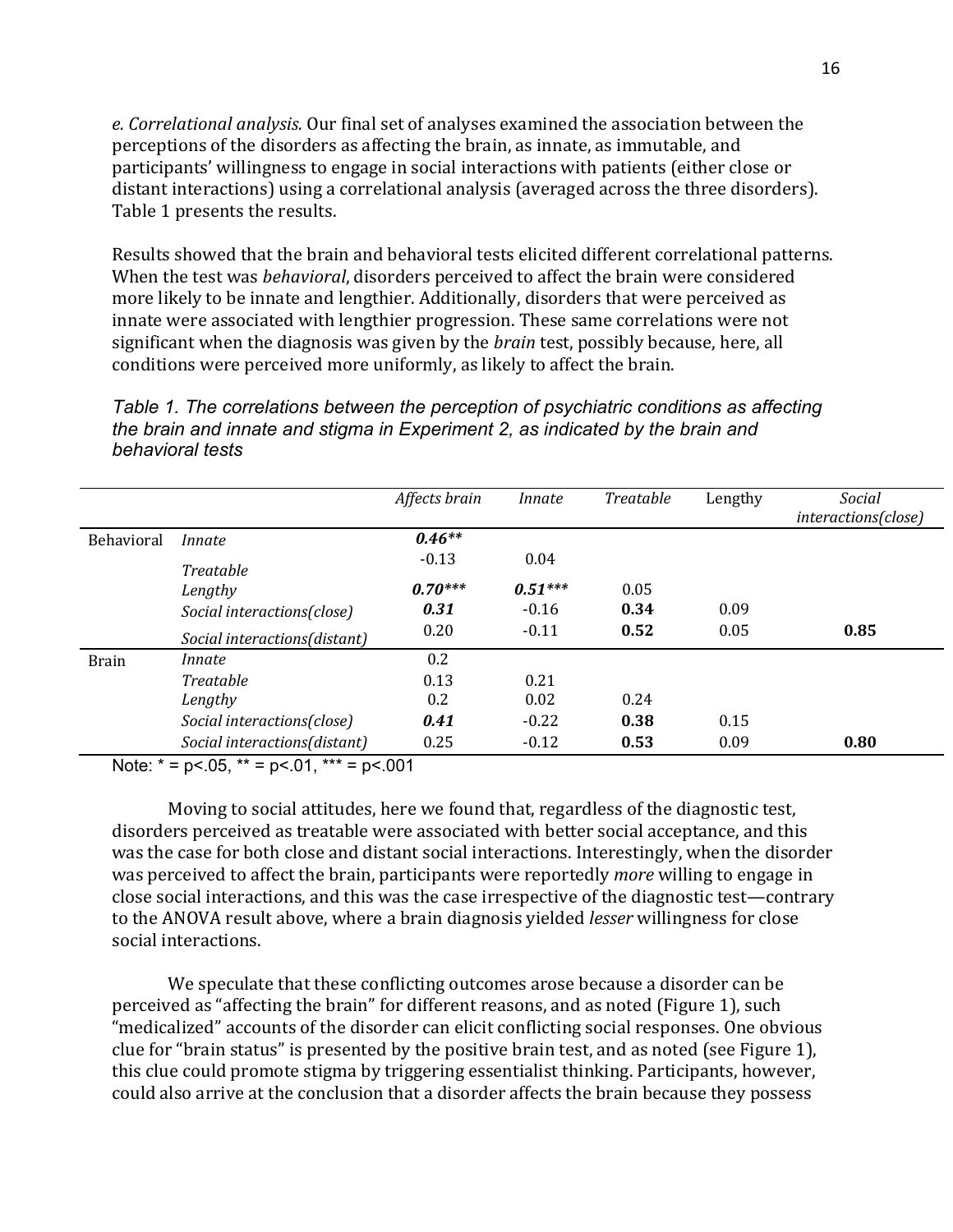prior knowledge suggesting that the disorders in question have a scientific brain explanation (irrespective of the diagnostic test presented to them). Because this conclusion does not arise from Essentialism, it is not expected to trigger stigma, and since it removes blame from patients, this perspective could *improve* social attitudes (see also Haslam & Kvaale, 2015).

Summarizing, Experiment 2 found that when participants were provided with evidence that the disorder could be detected in the brain (using the brain test), they were more likely to consider it as innate and lengthier compared to when the *same condition* was diagnosed behaviorally, and correspondingly, they were less willing to closely interact with the patient (as a marriage partner, as a caretaker for one's child, and as a roommate). Moreover, the correlational analysis found that when participants spontaneously perceived the disorders as embodied in the brain (as the test was behavioral), they tended to consider them as lengthier and innate. These results are all in line with the hypothesis that the brain diagnosis promotes essentialist thinking.

These conclusions, however, are subject to several limitations. First, for the severe disorders in Experiment 2, we only observed the effect of test when participants were prompted to explicitly compare the two tests to each other (by contrasting among matched patients, diagnosed by distinct tests). This observation is further bolstered by the results of Experiments 3-5, presented in the SM. These experiments demonstrate that the effect of test varied systematically, depending on the severity of the disorder and the experimental design. For milder disorders, such as depression and social phobia (in Experiment 5, see SM), brain tests increased the perception of the disorder as innate, and this was the case even when participants did not directly contrast between the two tests (when participants simply considered each patient and her test result individually, using the same design as in Experiment 1). Severe disorders (schizophrenia, bipolar disorder), however, were inherently perceived to affect the brain, and this was the case even when the test results were behavioral. So for these severe disorders, the brain test did not prompt the perception of the disorder as innate unless participants explicitly contrasted the brain and behavioral tests (as in Experiment 2). Less direct manipulations did not elicit an effect of test, and this was the case regardless of whether test was manipulated between- or within participants (in Experiments 3-4). This is one notable limitation of the present conclusions.

Additionally, some of the predictions of essentialist reasoning were not borne out by our results. First, the brain test did not affect the perception of treatability. Second, treatability did not correlate with the perceived effect on the brain, nor did it correlate with length. These outcomes are at odds with the notion that treatability and length are both gauges of immutability. We speculate that these null outcomes could have emerged because participants did not perceive these severe disorders as highly treatable, but this possibility ought to be independently evaluated. Another challenge to the essentialist account is presented by the finding that disorders perceived to affect the brain were associated with a greater willingness to engage in close social interactions with patients, possibly because these perceptions were based on prior information about the disorder (rather than by essentialist reasoning).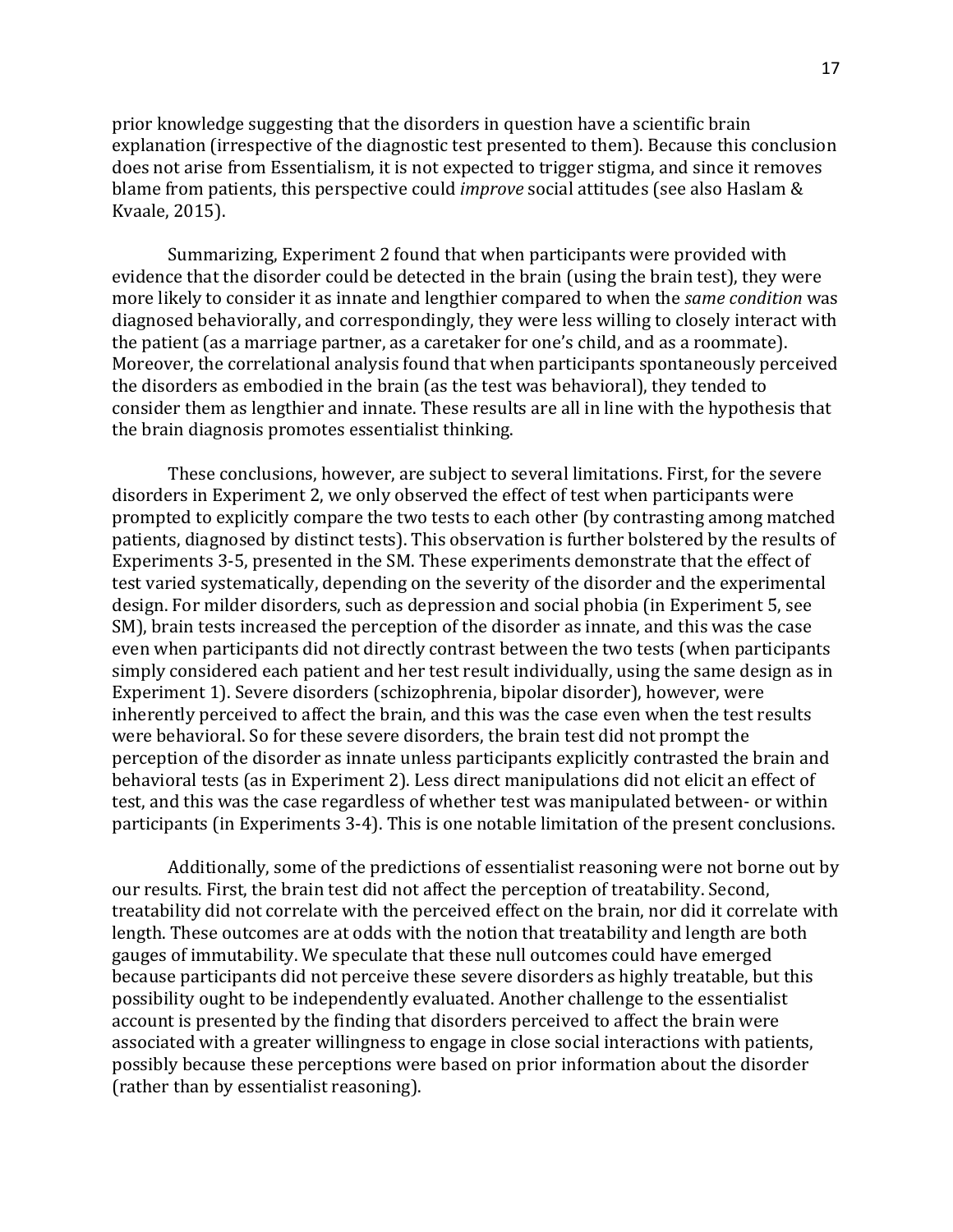Notwithstanding these challenges, the results of Experiment 2 converge with those of Experiment 1 to suggest that disorders that are linked to the brain are perceived as immutable and lengthier.

## **General Discussion**

A large public campaign has sought to destigmatize psychiatric disorders by promoting the view that they are brain disorders. But these efforts have not eradicated the stigma. In fact, psychiatric disorders with neurobiological correlates are associated with more negative attitudes and poorer perceived prognoses compared to psychosocial symptoms (Loughman & Haslam, 2018). The present research has examined whether these puzzling attitudes could be due to the essentialist presumption that brain disorders are innate.

Experiments 1-2 have shown that laypeople are more likely to view psychiatric disorders as innate when the diagnosis is supported by a brain test compared to a matched behavioral test. In Experiment 2, participants further considered disorders diagnosed by a brain test as lengthier, and as expected, they also were more likely to classify these conditions as "affecting the brain." A correlational analysis indicated that, when the brain status of the disorder was ambiguous (i.e., in the behavioral test), conditions perceived to affect the brain were associated with innate origin and lengthier course—a result suggesting immutability.

These results, however, are subject to several limitations. First, the perceived effect of the disorder on the brain did not affect the perception of the condition as treatable (another gauge of immutability), nor did length and treatability correlate, possibly because these disorders were overall considered severe and untreatable. Second, for severe heritable disorders, like schizophrenia and bipolar disorders (in Experiment 2), sensitivity to the test only obtained when participants were invited to explicitly compare two matched patients, diagnosed by distinct tests; less severe disorders did not require this explicit contrast (in Experiment 1; see also SM). Nonetheless, our results are mostly in line with the possibility that conditions associated with the brain are considered as innate and immutable. 

Moving to the social consequences of the "medicalized" view, here our results were mixed. On the one hand, when the disorder was diagnosed by the brain test, people were less willing to interact closely with the patient (e.g., as a marriage partner). On the other hand, we found that the perception of the condition as "affecting the brain" was associated with a greater willingness to interact with the patient closely. We will return to this mixture of social attitudes below.

Altogether, then, our results suggest that when a psychiatric condition is diagnosed by the brain, participants consider it as innate, they associate it with a longer progression, and with a mixture of social attitudes, including evidence for stigma.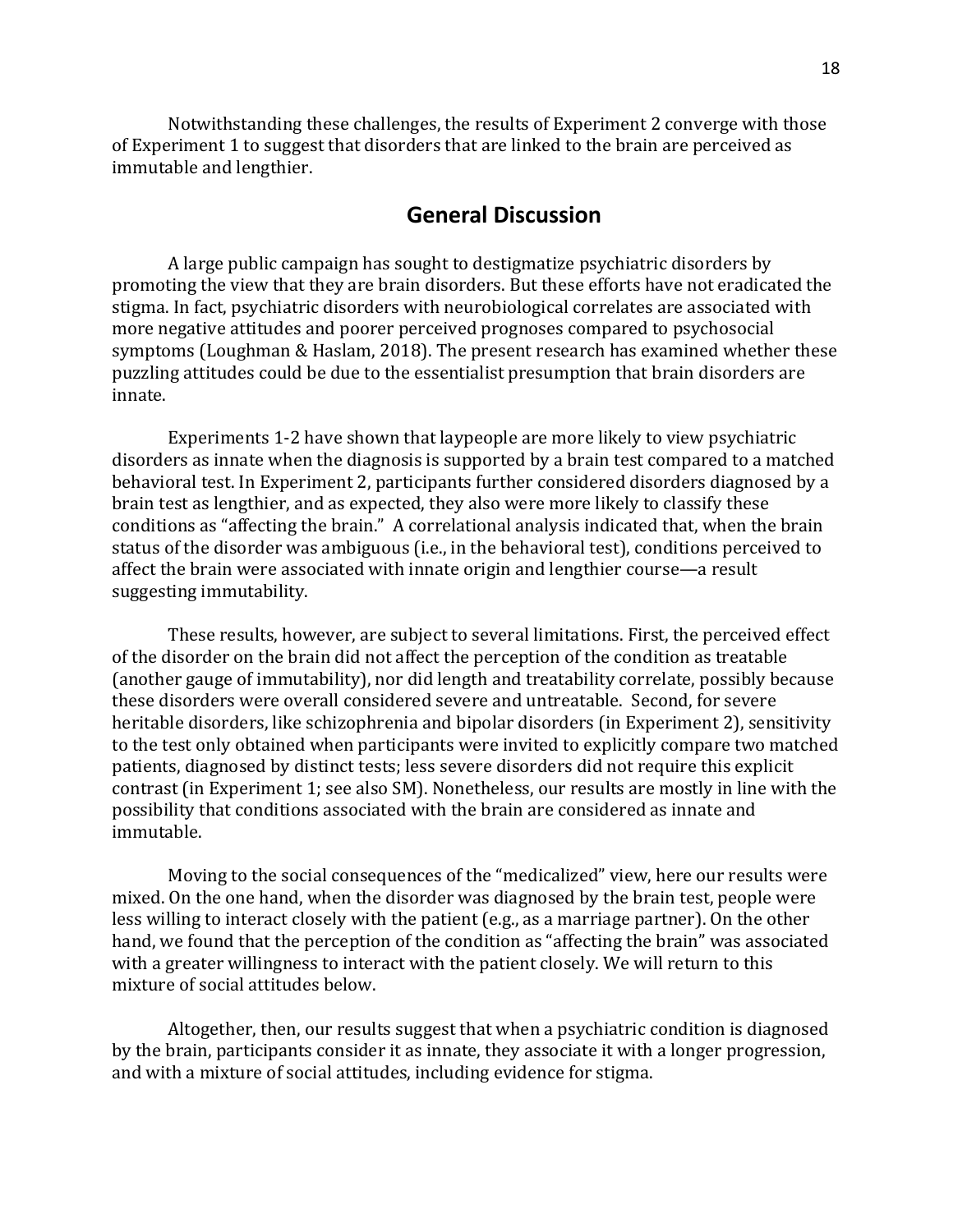Innateness, immutability, and stigma are all known attributes of Essentialism. Accordingly, a large literature has linked these reactions to Essentialism (for reviews and meta-analyses: Ahn et al., 2017; Dar-Nimrod & Heine, 2011; Kvaale et al., 2013a; Kvaale et al., 2013b; Loughman & Haslam, 2018). As noted, however, many previous studies have explicitly informed participants of a genetic origin, and this information could explain the essentialist bias. The novel finding here is that participants project these same attitudes even when the evidence presented to them offered absolutely no information about the innate *origin of the disorder.* Thus, our results show for the first time that people *spontaneously* presume that if psychiatric disorders are linked to the brain, those conditions are immutable and innate.

The tendency to view conditions diagnosed by a brain test as innate cannot be explained by the greater informative value of the brain test. As noted, the brain and behavioral tests offered precisely the same diagnostic information, and they were paired with the same symptoms.

It is also unlikely that participants were more likely to accept the brain results as innate because they believe brain-based disorders to be better understood by the scientific community, or from a desire to enforce congruence between the "scientific" test result and a "scientific" level of analysis. This explanation assumes that people favor non-reductive explanations—ones that situate the explanation and the datum within the same level of analysis. But an investigation of laypeople's explanatory preferences suggests just the opposite: people normally prefer reductive explanations to non-reductive ones, and this preference is strongest when behavior is reduced to a brain explanation (Hopkins, Weisberg, & Taylor, 2016).

Could our findings, then, arise because laypeople consider brain explanations to be more satisfying than behavioral explanations (Hopkins et al., 2016; Weisberg et al., 2008; Weisberg, Taylor, & Hopkins, 2015)? We believe not. Indeed, an improved understanding (either real or presumed) does not imply that the disorders are innate and immutable, nor can it account for the correlation between the perceived effect of the disorder on the brain and its innateness and length.

Why, then, do people fall for this irrational bias? As noted, misconceptions about psychiatric disorders could arise from intuitive psychology, from Dualism and Essentialism (for reviews: Ahn et al., 2017; Dar-Nimrod & Heine, 2011; Haslam & Kvaale, 2015; Loughman & Haslam, 2018). Essentialism, specifically, explains why psychiatric disorders are viewed as immutable (Ahn et al., 2017; Kvaale et al., 2013b; Loughman & Haslam, 2018), on the one hand, and as likely to run in the patient's family (Bennett et al., 2008), on the other. As such, existing essentialist theories outline the mechanism that promotes the perception of essentialized traits as innate and immutable. The open question, though, is what triggers this essentialist thinking: why are people more likely to essentialize conditions that manifest in the brain?

To explain this puzzle, we hypothesize that people presume that the innate essence of living things is materially *embodied* (Berent, 2020a; Berent, 2020b). If people make this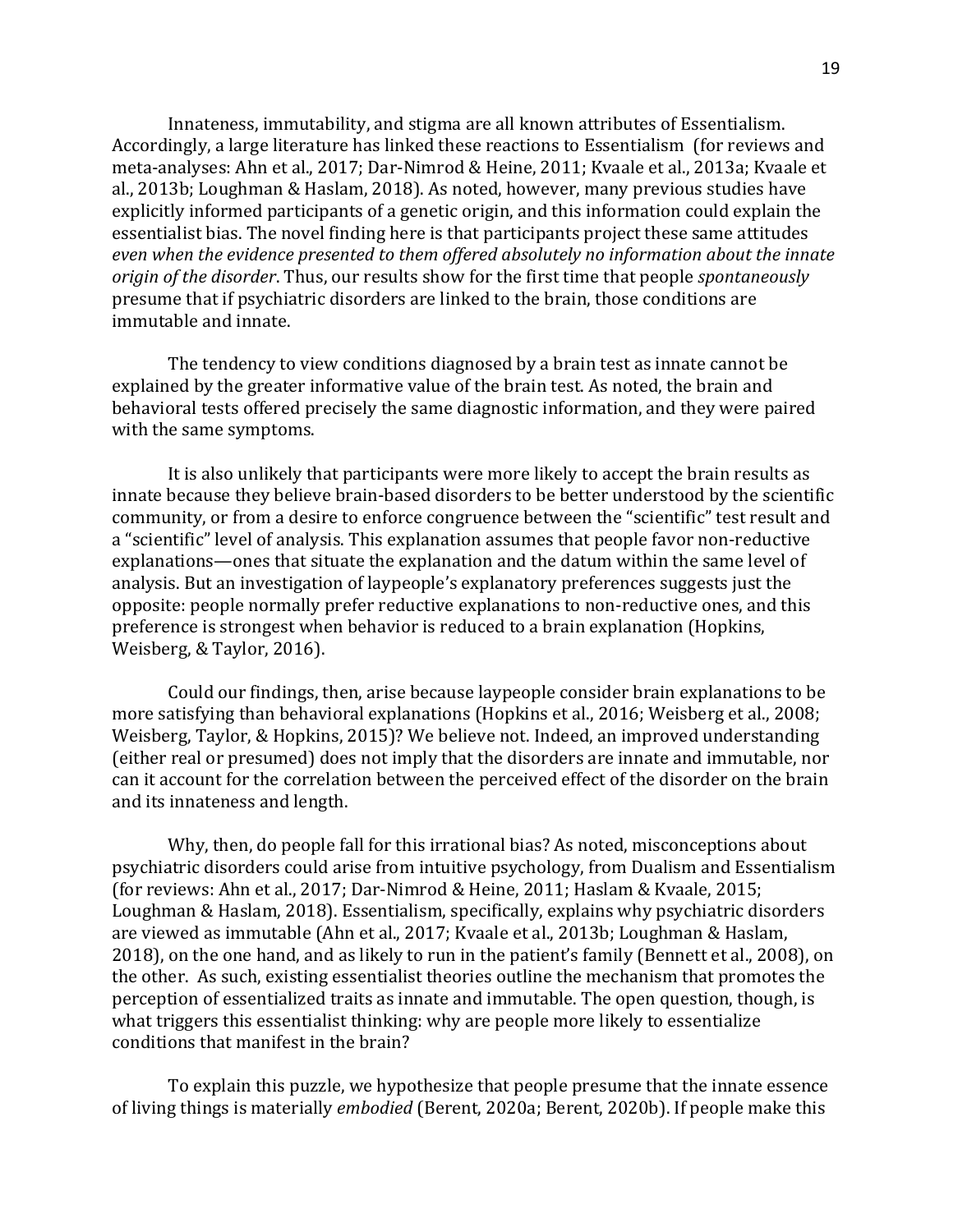presumption, then they would conclude that disorders that are embodied are potentially indicative of a person's essence. Behavioral tests, however, do not offer evidence for embodiment. This is because laypeople are not only Essentialists; they are also Dualists (Bloom, 2004)—they view the mind as immaterial, distinct from the body. Accordingly, upon learning that a given condition affects behavior, people do not automatically conclude that the trait in question is embodied. By contrast, brain explanations present explicit evidence for embodiment. So, if per Essentialism, innate traits must be materially embodied, then, upon learning that the condition "shows up" in the brain, the Dualist is now offered evidence that the trait in question potentially defines one's innate immutable essence. 

The presumption of an embodied essence and Dualism can further account for the mixed social attitudes we have observed. As noted, by attributing the patient's actions to their body rather than their mind (their psychological core), per Dualism, the "medicalized" view can remove blame from the patient, hence, improve acceptance. In so doing, however, Dualism is further expected to challenge the human agency of the patient, and thus, promote negative attitudes. Essentialism could also exacerbate these negative attitudes by suggesting that the patient's essence is distinct from one's own. Together, Dualism and Essentialism are expected to elicit conflicting social attitudes (see Figure 1). As noted, however, the reduction in blame could also arise for reasons unrelated to intuitive reasoning—because participants are aware of scientific discussions of the disorder, and believe that it is uncontrollable by the patient (Haslam & Kvaale, 2015). Either way, social attitudes are expected to be mixed, and this complexity is indeed borne out by our findings. The embodied essence hypothesis can help explain these findings.

The embodied essence hypothesis is not new (for related proposals, see Haslam et al., 2004; Lindquist et al., 2013; Newman & Keil, 2008). Previous developmental research has shown that reasoning about biological inheritance anchors the essence of living things in the body (Gelman & Wellman, 1991; Newman & Keil, 2008 ; Springer & Keil, 1991). Recent results found the same in reasoning about psychological traits. Specifically, people are more likely to essentialize (typical) psychological traits—either emotions (Berent et al., 2020 ) or epistemic and sensorimotor traits (Berent et al., in press)—when these traits are diagnosed by a brain test compared to a matched behavioral test. Furthermore, the stronger the perceived anchoring of a psychological trait in the body, the more likely it is to be perceived as innate (Berent et al., 2020; Berent et al., in press). The present results suggest that the presumption of an embodied essence could further taint our understanding of psychiatric disorders.

The links we have uncovered between brain explanations and perceptions of the innateness of disorders, their length, and social attitudes towards patients can also explain why neuroscience has not eradicated public misconceptions about psychiatric patients (Ahn et al., 2017; Bennett et al., 2008; Haslam & Kvaale, 2015; Kvaale et al., 2013a; Kvaale et al., 2013b; Lebowitz & Ahn, 2014; Loughman & Haslam, 2018). In fact, these results open up the possibility that the medicalized view of psychiatric disorders could have partly backfired.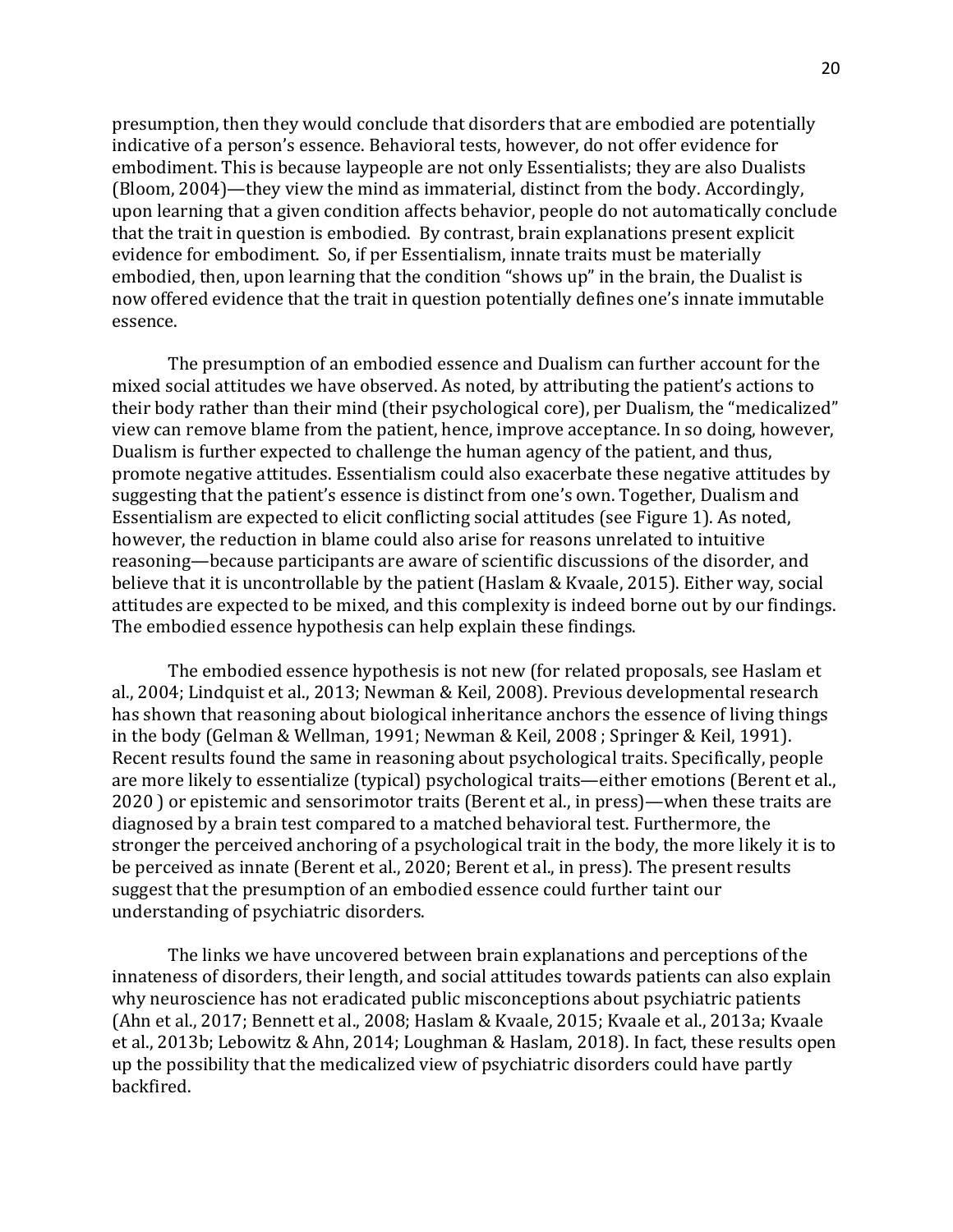At a yet broader level, Essentialism could further explain some of the allure of brain science for the public (e.g., Weisberg et al., 2008). If we identify brain responses with our innate essence, then it is no wonder we assign brain findings special significance and disregard their logical inconsistencies. Such intuitive cognitive biases can derail scientific reasoning (Gottlieb & Lombrozo, 2018; Shtulman, 2017) and obscure our ability to grasp the workings of our own minds (Berent, 2020a).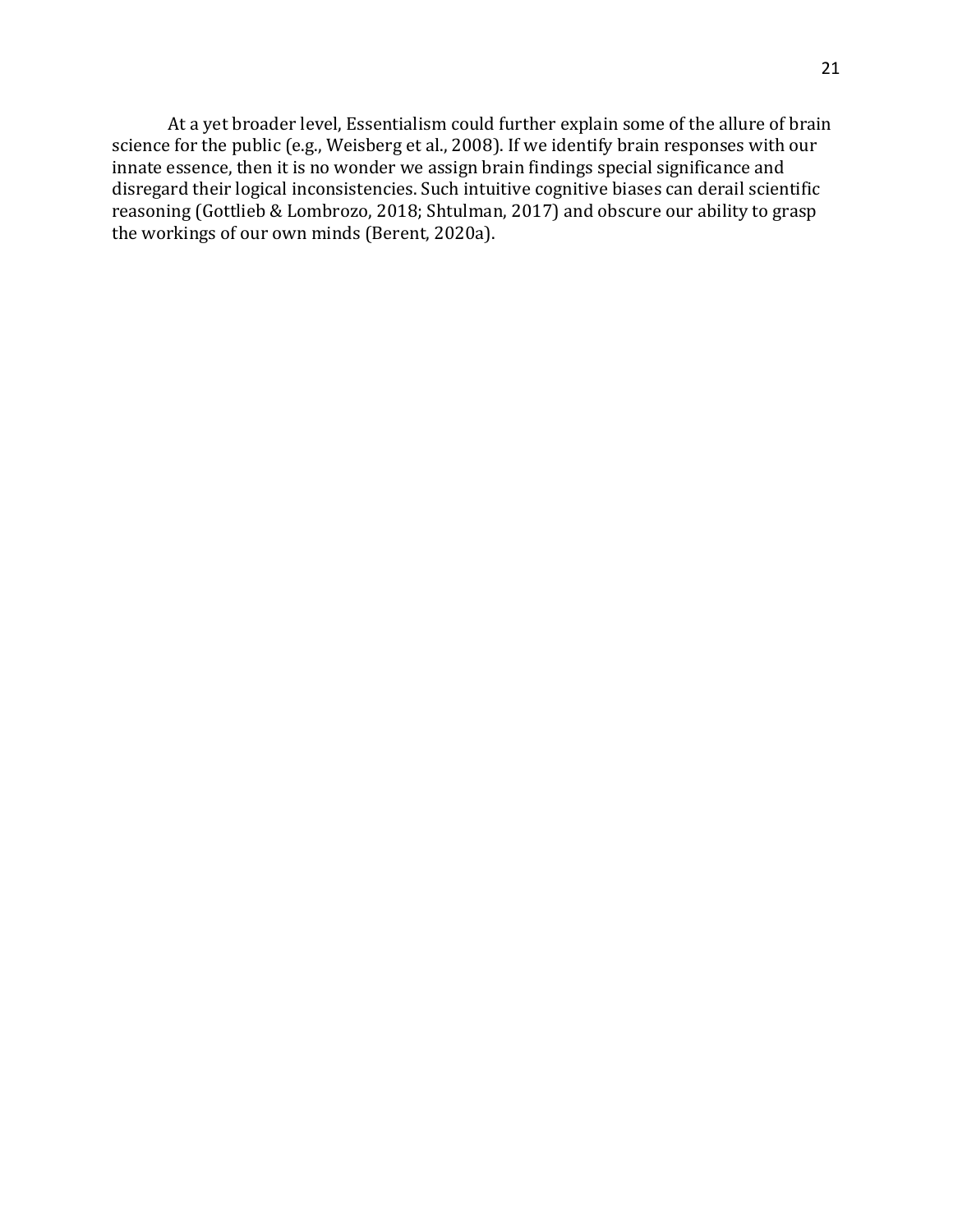# **References**

- Ahn, W.-k., Bitran, A., & Lebowitz, M. (2020). Effects of genetic information on memory for severity of depressive symptoms. *Plos One, 15*(10), e0239714-e0239714. doi:10.1371/journal.pone.0239714
- Ahn, W.-k., Kim, N., S. , & Lebowitz, M., S. (2017). The Role of Causal Knowledge in Reasoning About Mental Disorders. In M. Waldmann, R. (Ed.), *Oxford library of psychology. The Oxford handbook of causal reasoning* (pp. 603–617): Oxford University Press.
- Astuti, R. (2004). *Constraints on conceptual development : a case study of the acquisition of folkbiological and folksociological knowledge in Madagascar*. Boston, MA: Boston, MA : Blackwell Pub.
- Bennett, L., Thirlaway, K., & Murray, A. J. (2008). The Stigmatising Implications of Presenting Schizophrenia as a Genetic Disease. *Journal of Genetic Counseling, 17*(6), 550-559. doi:10.1007/s10897-008-9178-8
- Berent, I. (2020a). *The blind storyteller: how we reason about human nature*: Oxford University Press.
- Berent, I. (2020b). On the matter of essence. *Manuscript submitted for publication.*
- Berent, I., Barrett, L. F., & Platt, M. (2020). Essentialist biases in reasoning about emotions. *Frontiers In Psychology: Cognitive Science*(23). doi:https://doi.org/10.3389/fpsyg.2020.562666
- Berent, I., & Platt, M. (2021). The true "me"—mind or body? *Journal of Experimental Social Psychology, 93*.
- Berent, I., Platt, M., & Sandoboe, G. M. (in press). Empiricism is natural: it arises from dualism and essentialism. *Oxford Studies in Experimental Philosophy*.
- Bloom, P. (2004). *Descartes' baby: how the science of child development explains what makes us human*. New York: Basic Books.
- Boysen, G. A. (2011). Biological Explanations and Stigmatizing Attitudes: Using Essentialism and Perceived Dangerousness to Predict Antistigma Intervention Effectiveness. *J Soc Psychol, 151*(3), 274-291. doi:10.1080/00224545.2010.481689
- Cheng, Z. H. (2015). Asian Americans and European Americans' stigma levels in response to biological and social explanations of depression. *Social Psychiatry and Psychiatric Epidemiology, 50*(5), 767-776. doi:10.1007/s00127-014-0999-5
- Dar-Nimrod, I., & Heine, S. J. (2011). Genetic Essentialism: On the Deceptive Determinism of DNA. *Psychological Bulletin, 137*(5), 800-818. doi:10.1037/a0021860
- Deacon, B. J., & Baird, G. L. (2009). The chemical imbalance explanation of depression: Reducing blame at what cost? *Journal of Social and Clinical Psychology, 28*(4), 415-435. doi:10.1521/jscp.2009.28.4.415
- Eidson, R. C., & Coley, J. D. (2014). Not so fast: Reassessing gender essentialism in young adults. *Journal of Cognition and Development, 15*(2), 382-392. doi:10.1080/15248372.2013.763810
- Gelman, S. A. (2003). *The essential child : origins of essentialism in everyday thought*. Oxford ; New York: Oxford University Press.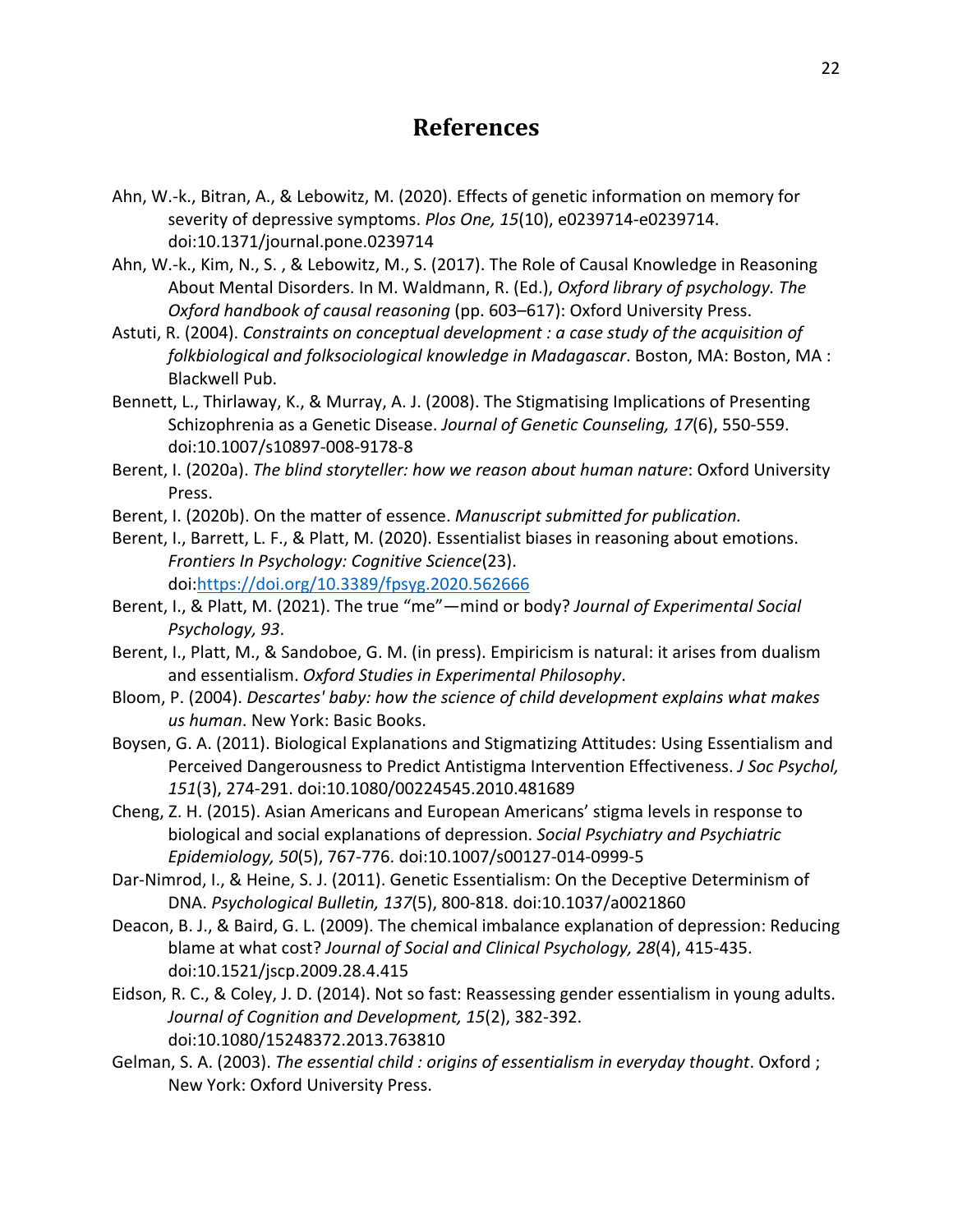- Gelman, S. A. (2004). Psychological essentialism in children. *Trends in Cognitive Sciences, 8*(9), 404-409. doi:http://dx.doi.org/10.1016/j.tics.2004.07.001
- Gelman, S. A., & Wellman, H. M. (1991). Insides and essence: Early understandings of the nonobvious. *Cognition, 38*(3), 213-244. doi:10.1016/0010-0277(91)90007-Q
- Gottlieb, S., & Lombrozo, T. (2018). Can Science Explain the Human Mind? Intuitive Judgments About the Limits of Science. *Psychological Science, 29*(1), 121-130. doi:10.1177/0956797617722609
- Greene, J., & Cohen, J. (2004). For the Law, Neuroscience Changes Nothing and Everything. *Philosophical Transactions: Biological Sciences, 359*(1451), 1775-1785. doi:10.1098/rstb.2004.1546
- Haslam, N. (2006). Dehumanization: An Integrative Review. *Personality and Social Psychology Review, 10*(3), 252-264. doi:10.1207/s15327957pspr1003\_4
- Haslam, N., Bastian, B., & Bissett, M. (2004). Essentialist Beliefs About Personality and Their Implications. *Personality and Social Psychology Bulletin, 30*(12), 1661-1673. doi:10.1177/0146167204271182
- Haslam, N., & Ernst, D. (2002). Essentialist beliefs about mental disorders. *Journal of Social and Clinical Psychology, 21*(6), 628-644. doi:10.1521/jscp.21.6.628.22793
- Haslam, N., & Kvaale, E. P. (2015). Biogenetic Explanations of Mental Disorder: The Mixed-Blessings Model. *Current Directions in Psychological Science, 24*(5), 399-404. doi:10.1177/0963721415588082
- Haslam, N., Rothschild, L., & Ernst, D. (2000). Essentialist beliefs about social categories. *British Journal of Social Psychology, 39*(1), 113-127. doi:10.1348/014466600164363
- Heyman, G. D., & Gelman, S. A. (2000). Beliefs About the Origins of Human Psychological Traits. *Developmental Psychology, 36*(5), 663-678. doi:10.1037/0012-1649.36.5.663
- Hilker, R., Helenius, D., Fagerlund, B., Skytthe, A., Christensen, K., Werge, T. M., . . . Glenthøj, B. (2018). Heritability of Schizophrenia and Schizophrenia Spectrum Based on the Nationwide Danish Twin Register. *Biol Psychiatry, 83*(6), 492-498. doi:10.1016/j.biopsych.2017.08.017
- Hirschfeld, L. A. (1995). Do children have a theory of race? *Cognition, 54*(2), 209-252.
- Hopkins, E. J., Weisberg, D. S., & Taylor, J. C. V. (2016). The seductive allure is a reductive allure: People prefer scientific explanations that contain logically irrelevant reductive information. *Cognition, 155*, 67-76. doi:10.1016/j.cognition.2016.06.011
- Keil, F. C. (1986). The acquisition of natural kind and artifact term. In W. Demopoulos & A. Marras (Eds.), *Language Learning and Concept Acquisition* (pp. 133-153). New Jersey: Ablex: Norwood,.
- Kemp, J. J., Lickel, J. J., & Deacon, B. J. (2014). Effects of a chemical imbalance causal explanation on individuals' perceptions of their depressive symptoms. *Behaviour Research And Therapy, 56*, 47-52. doi:10.1016/j.brat.2014.02.009
- Kim, N. S., Ahn, W.-K., Johnson, S. G. B., & Knobe, J. (2016). The Influence of Framing on Clinicians' Judgments of the Biological Basis of Behaviors. *Journal of Experimental Psychology: Applied, 22*(1), 39-47. doi:10.1037/xap0000070
- Kvaale, E. P., Gottdiener, W. H., & Haslam, N. (2013a). Biogenetic explanations and stigma: A meta-analytic review of associations among laypeople. *Social Science & Medicine, 96*, 95-103. doi:https://doi.org/10.1016/j.socscimed.2013.07.017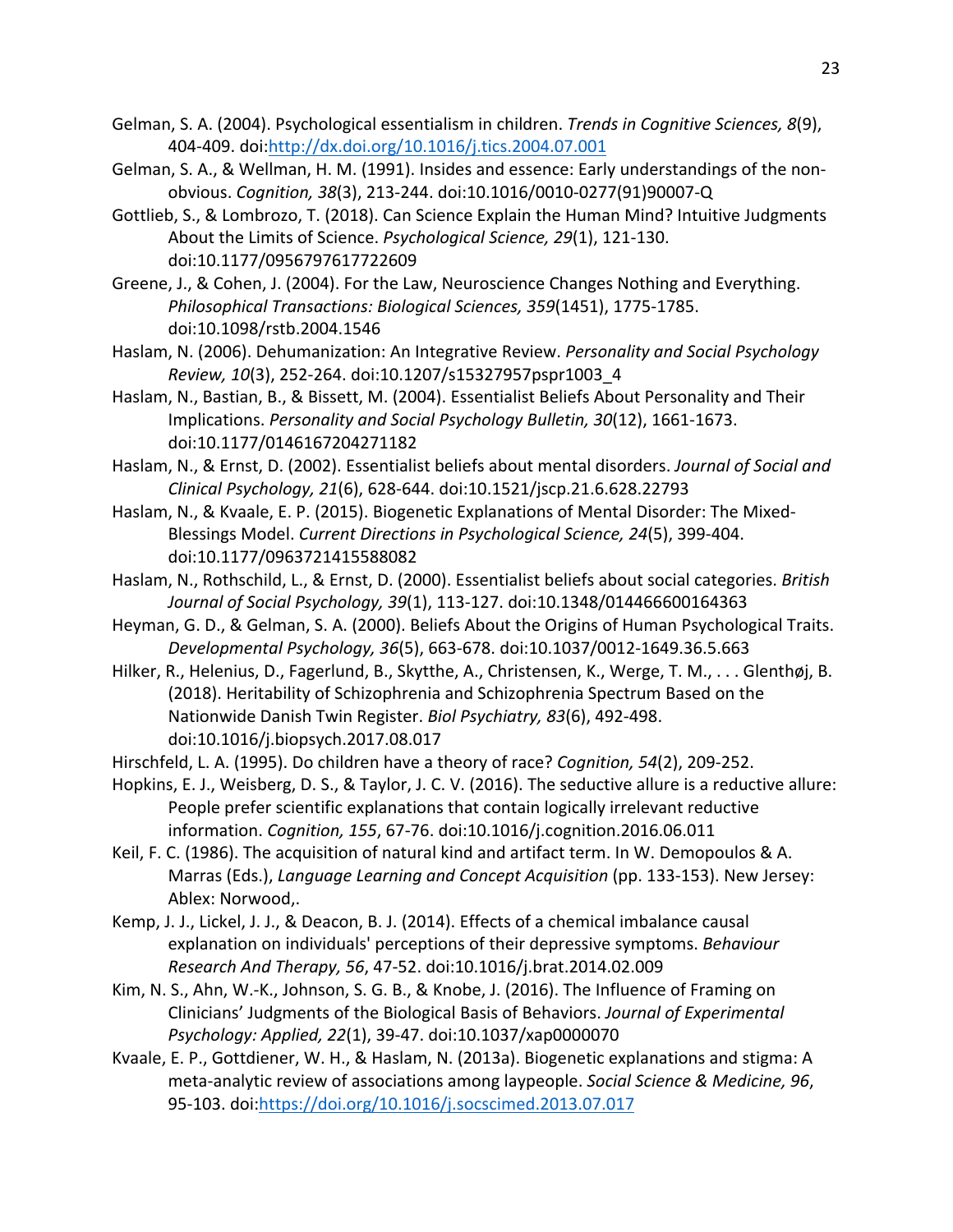- Kvaale, E. P., Haslam, N., & Gottdiener, W. H. (2013b). The 'side effects' of medicalization: A meta-analytic review of how biogenetic explanations affect stigma. *Clinical Psychology Review, 33*(6), 782-794. doi:https://doi.org/10.1016/j.cpr.2013.06.002
- Lam, D. C. K., Salkovskis, P. M., & Warwick, H. M. C. (2005). An experimental investigation of the impact of biological versus psychological explanations of the cause of "mental illness". *Journal of mental health (Abingdon, England), 14*(5), 453-464. doi:10.1080/09638230500270842
- Lebowitz, M. S., & Ahn, W.-k. (2014). Effects of biological explanations for mental disorders on clinicians' empathy. *Proceedings of the National Academy of Sciences, 111*(50), 17786- 17790. doi:10.1073/pnas.1414058111
- Lebowitz, M. S., Ahn, W.-k., & Nolen-Hoeksema, S. (2013). Fixable Or Fate? Perceptions of the Biology of Depression. *Journal of consulting and clinical psychology, 81*(3), 518-527. doi:10.1037/a0031730
- Lindquist, K. A., Gendron, M., Oosterwijk, S., & Barrett, L. F. (2013). Do people essentialize emotions? Individual differences in emotion essentialism and emotional experience. *Emotion, 13*(4), 629-644. doi:10.1037/a0032283
- Link, B. G., Phelan, J. C., Bresnahan, M., Stueve, A., & Pescosolido, B. A. (1999). Public conceptions of mental illness: labels, causes, dangerousness, and social distance. *Am J Public Health, 89*(9), 1328-1333. doi:10.2105/ajph.89.9.1328
- Loughman, A., & Haslam, N. (2018). Neuroscientific explanations and the stigma of mental disorder: a meta-analytic study.(Original Article)(Report). *Cognitive Research: Principles and Implications, 3*(1). doi:10.1186/s41235-018-0136-1
- McGue, M., & Christensen, K. (2003). The Heritability of Depression Symptoms in Elderly Danish Twins: Occasion-Specific Versus General Effects. *Behav Genet, 33*(2), 83-93. doi:10.1023/A:1022545600034
- Medin, D. L., & Ortony, A. (1989). Psychological essentialism. In S. Vosniadou & A. Ortony (Eds.), *Similarity and analogical reasoning.* (pp. 179-195). New York, NY: Cambridge University Press.
- Newman, G. E., & Keil, F. C. (2008). Where is the essence? Developmental shifts in children's beliefs about internal features. *Child Development, 79*(5), 1344-1356. doi:10.1111/j.1467-8624.2008.01192.x
- Nichols, S. (2011). Experimental philosophy and the problem of free will. *Science, 331*(6023), 1401. doi:10.1126/science.1192931
- Pescosolido, B. A., Martin, J. K., Long, J. S., Medina, T. R., Phelan, J. C., & Link, B. G. (2010). "A disease like any other"? A decade of change in public reactions to schizophrenia, depression, and alcohol dependence.(Author abstract)(Report). *American Journal of Psychiatry, 167*(11), 1321. doi:10.1176/appi.ajp.2010.09121743
- Schomerus, G., Schwahn, C., Holzinger, A., Corrigan, P. W., Grabe, H. J., Carta, M. G., & Angermeyer, M. C. (2012). Evolution of public attitudes about mental illness: a systematic review and meta-analysis. *Acta Psychiatrica Scandinavica, 125*(6), 440-452. doi:10.1111/j.1600-0447.2012.01826.x
- Shtulman, A. (2017). *Scienceblind : why our intuitive theories about the world are so often wrong*: New York : Basic Books.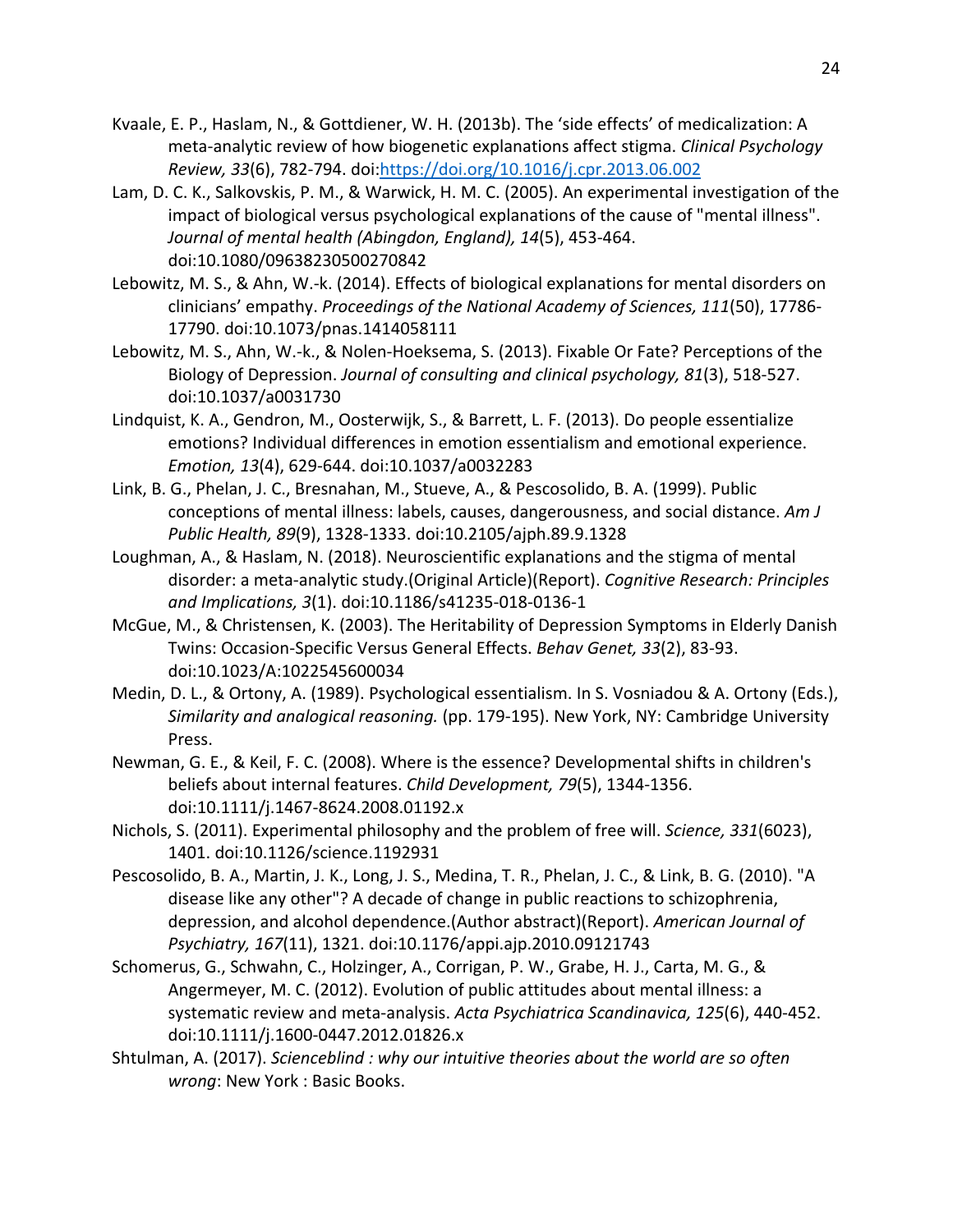Smoller, J. W., & Finn, C. T. (2003). Family, twin, and adoption studies of bipolar disorder. *Am J Med Genet C Semin Med Genet, 123C*(1), 48-58. doi:10.1002/ajmg.c.20013

Solomon, G. E., Johnson, S. C., Zaitchik, D., & Carey, S. (1996). Like father, like son: young children's understanding of how and why offspring resemble their parents. *Child Development, 67*(1), 151-171.

Springer, K., & Keil, F. C. (1991). Early Differentiation of Causal Mechanisms Appropriate to Biological and Nonbiological Kinds. *Child Development, 62*(4), 767. doi:10.2307/1131176

Stein, M. B., Jang, K. L., & Livesley, W. J. (2002). HERITABILITY OF SOCIAL ANXIETY-RELATED CONCERNS AND PERSONALITY CHARACTERISTICS: A TWIN STUDY. *J Nerv Ment Dis, 190*(4), 219-224. doi:10.1097/00005053-200204000-00002

Strohminger, N., Knobe, J., & Newman, G. (2017). The True Self: A Psychological Concept Distinct From the Self. *Perspectives on Psychological Science, 12*(4), 551-560. doi:10.1177/1745691616689495

- United States. Public Health Service. Office of the Surgeon, G., Center for Mental Health, S., & National Institute of Mental, H. (1999). Mental health : a report of the Surgeon General. Rockville, Md. : Pittsburgh, PA: Rockville, Md. : Dept. of Health and Human Services, U. S. Public Health Service. .
- Walker, I., & Read, J. (2002). The differential effectiveness of psychosocial and biogenetic causal explanations in reducing negative attitudes toward "mental illness". *Psychiatry, 65*(4), 313-325.
- Waxman, S., Medin, D., & Ross, N. (2007). Folkbiological reasoning from a cross-cultural developmental perspective: early essentialist notions are shaped by cultural beliefs. *Developmental Psychology, 43*(2), 294-308.
- Weisberg, D. S., Keil, F. C., Goodstein, J., Rawson, E., & Gray, J. R. (2008). The Seductive Allure of Neuroscience Explanations. *Journal of Cognitive Neuroscience, 20*(3), 470-477. doi:10.1162/jocn.2008.20040
- Weisberg, D. S., Taylor, J. C. V., & Hopkins, E. J. (2015). Deconstructing the seductive allure of neuroscience explanations. *Judgment & Decision Making, 10*(5), 429-441.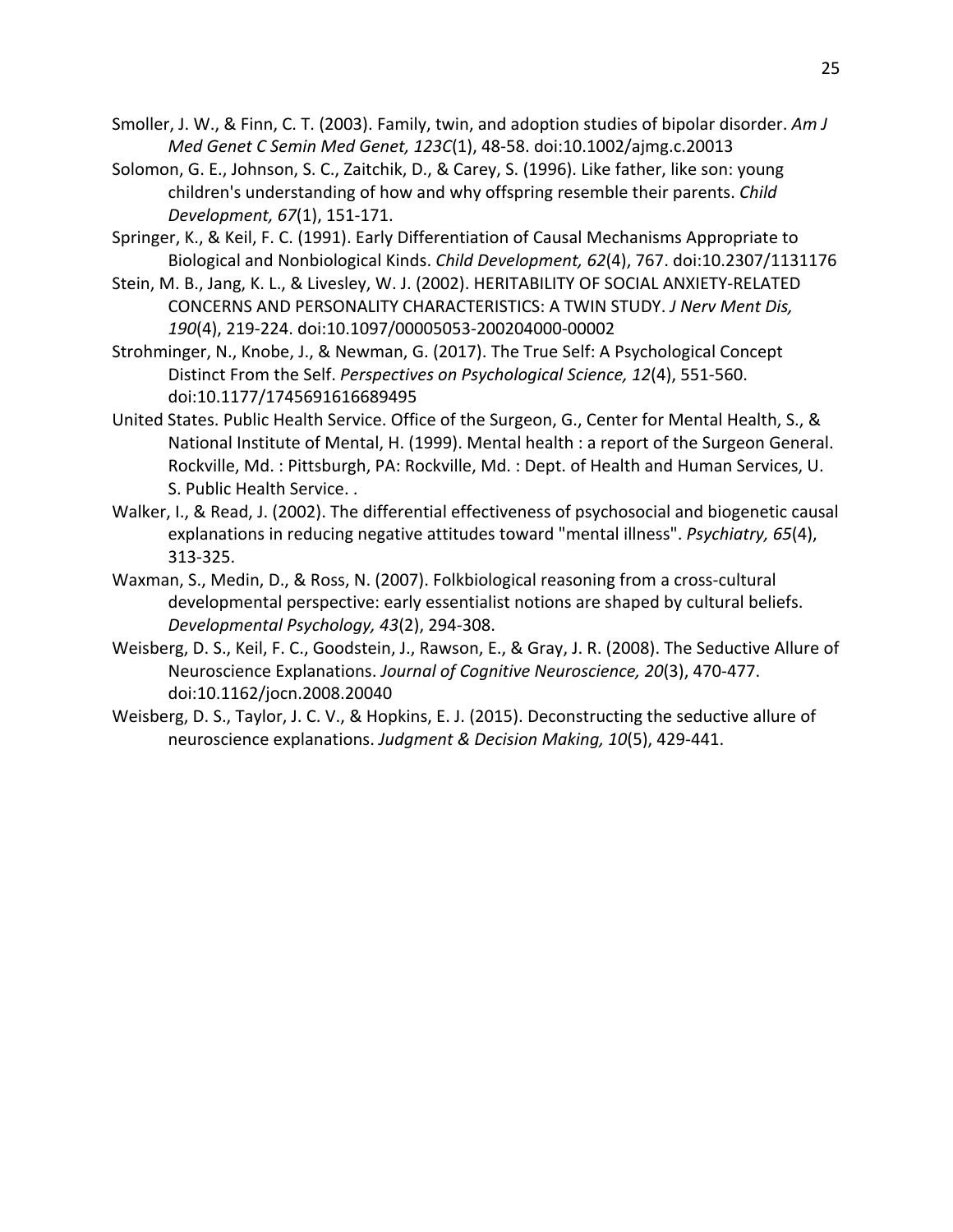# **Appendix A**

# Materials for Experiment 1

### **General Introduction**

Psychological disorders can arise from various distinct sources—some conditions arise primarily with one's life experiences, whereas others result from genetic mutations that can affect other family members.

In this experiment, we describe several patients who underwent psychological tests in order to diagnose their conditions. The test results suggested that the person indeed exhibits an abnormality.

Given these test results, here, we ask you to reason about how likely it is that the disorder affects the patient's close relatives. We ask that you please make this determination based *only* on the test results.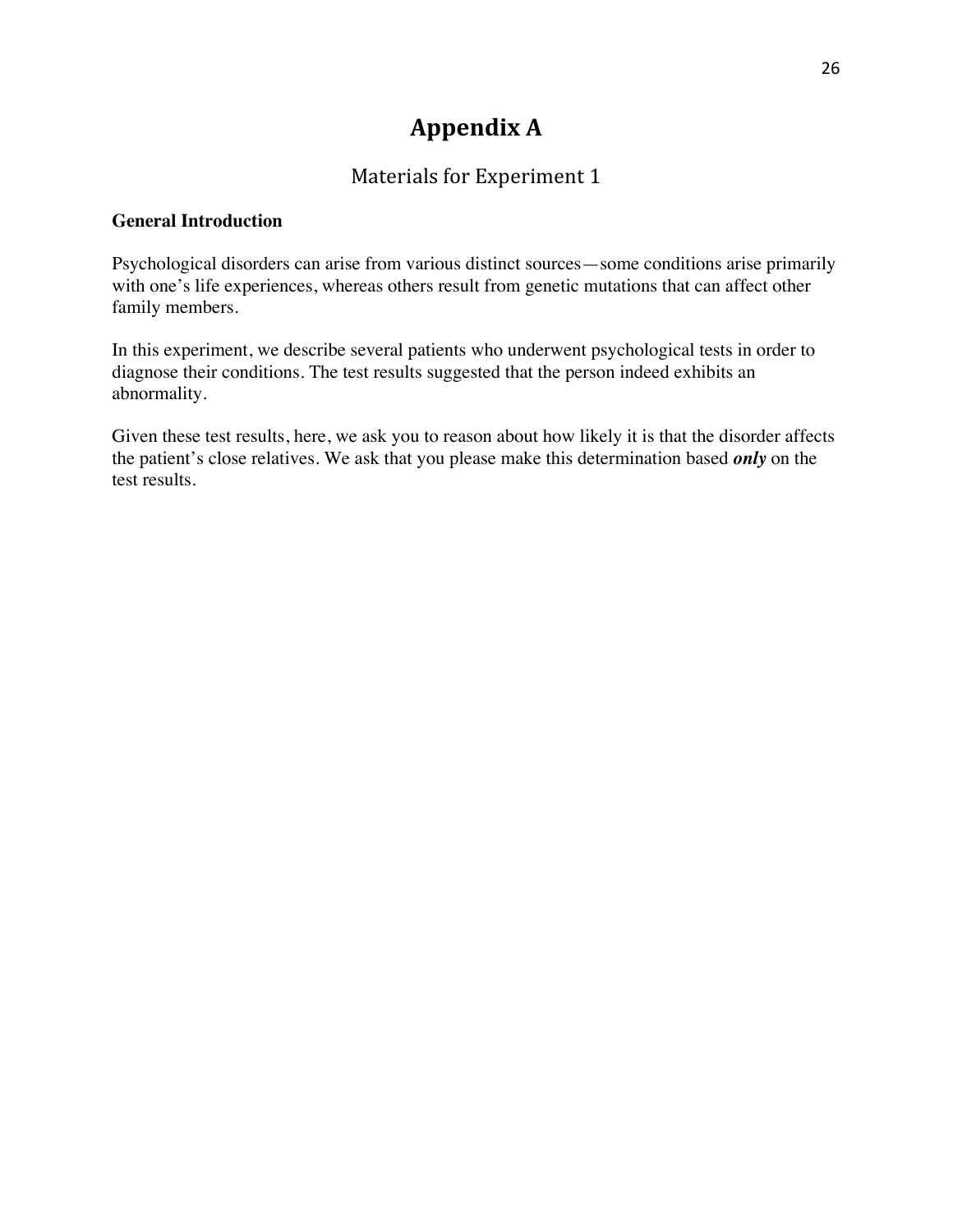#### **Depression 1: Behavioral test**

Terry is a 28-year-old woman who has felt deeply sad for the past 4 weeks, so she has decided to undergo a clinical evaluation.

A clinician suspects Terry might be suffering from depression. To better understand her condition, he administers Terry a psychological test. The test presents her with various types of images. Some images depict a human face--either neutral, happy, or sad; other images depict inanimate objects (e.g., an apple). Terry is simply asked to press a button to indicate whether or not the visual stimulus is a face.

Past research has shown that, in individuals without depression, happy faces elicit faster responses, whereas people with depression show the opposite pattern (faster responses to sad faces). Terry responds faster to the sad faces, suggesting that her condition is abnormal.

Terry is now considering getting pregnant, but she is worried that her children might exhibit similar symptoms.

Given Terry's test results, we ask you to determine how likely it is that Terry's future children will exhibit similar symptoms. Please base your answer *only* on the results of the test.

1=highly unlikely; 2=unlikely; 3=somewhat unlikely; 4=neither likely nor unlikely; 5=somewhat likely; 6=likely; 7=highly likely

#### **Depression 1: Brain test**

Terry is a 28-year-old woman who has felt deeply sad for the past 4 weeks, so she has decided to undergo a clinical evaluation.

A clinician suspects Terry might be suffering from depression. To better understand her condition, he administers Terry a psychological test. The test presents her with various types of images. Some images depict a human face--either neutral, happy or sad; other images depict inanimate objects (e.g., an apple). As Terry watches the images, the activation of her brain is recorded.

Past research has shown that, in individuals without depression, happy faces elicit a spike in brain responses, whereas people with depression show the opposite pattern (a brain spike to sad faces). Terry shows a spike in brain responses to the sad faces, suggesting that her condition is abnormal.

Terry is now considering getting pregnant, but she is worried that her children might exhibit similar symptoms.

Given Terry's test results, we ask you to determine how likely it is that Terry's future children will exhibit similar symptoms. Please base your answer *only* on the results of the test.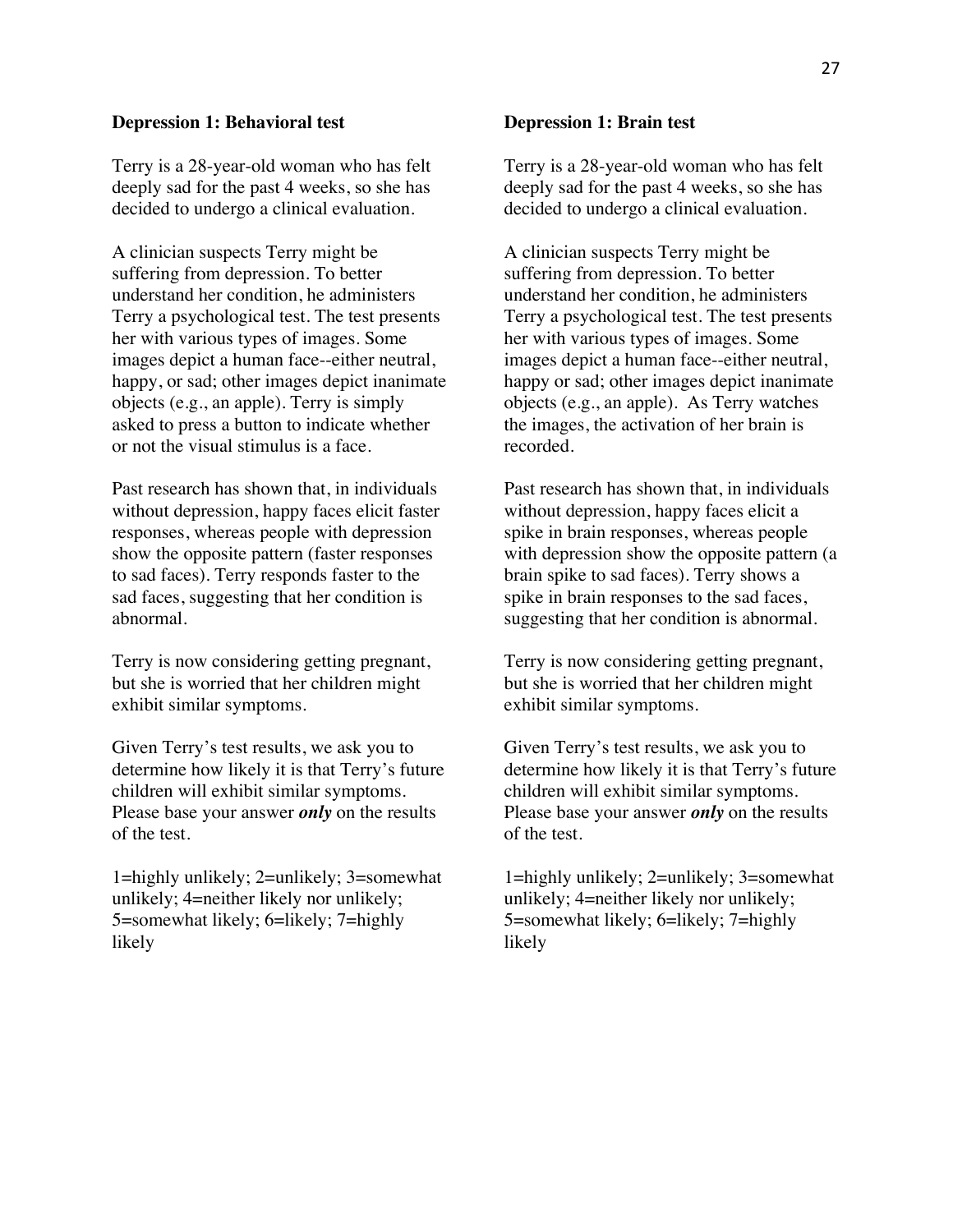#### **Depression 2: Behavioral test**

Alex is a 39-year-old woman who is seeking treatment because she has reportedly "lost the ability to take pleasure in anything".

A clinician suspects Alex might be suffering from depression. To better understand her condition, he administers Alex a psychological test. The test presents her with various types of images. Some images depict a human face--either neutral, happy or sad; other images depict inanimate objects (e.g., an apple). Alex is simply asked to press a button to indicate whether or not the visual stimulus is a face.

Past research has shown that in individuals without depression, happy faces elicit a faster response, whereas people with depression show the opposite pattern (faster response to sad faces). Alex responds faster to the sad faces, suggesting that her test results are abnormal.

Alex has a teenager daughter who has recently started getting withdrawn and sad; she has been experiencing these symptoms for several months.

Given Alex's test results, how likely it is that her daughter suffers from the same condition suffers from the same condition. Please base your answer *only* on the results of the test.

1=highly unlikely; 2=unlikely; 3=somewhat unlikely; 4=neither likely nor unlikely; 5=somewhat likely; 6=likely; 7=highly likely

#### **Depression 2: Brain test**

Alex is a 39-year-old woman who is seeking treatment because she has reportedly "lost the ability to take pleasure in anything".

A clinician suspects Alex might be suffering from depression. To better understand her condition, he administers Alex a psychological test. The test presents her with various types of images. Some images depict a human face--either neutral, happy or sad; other images depict inanimate objects (e.g., an apple). As Alex watches the images, the activation of her brain is recorded.

Past research has shown that, in individuals without depression, happy faces elicit a spike in brain responses, whereas people with depression show the opposite pattern (a brain spike to sad faces). Alex shows a spike in brain responses to the sad faces, suggesting that her test results are abnormal.

Alex has a teenager daughter who has recently started getting withdrawn and sad; she has been experiencing these symptoms for several months.

Given Alex's test results, how likely it is that her daughter suffers from the same condition suffers from the same condition. Please base your answer *only* on the results of the test.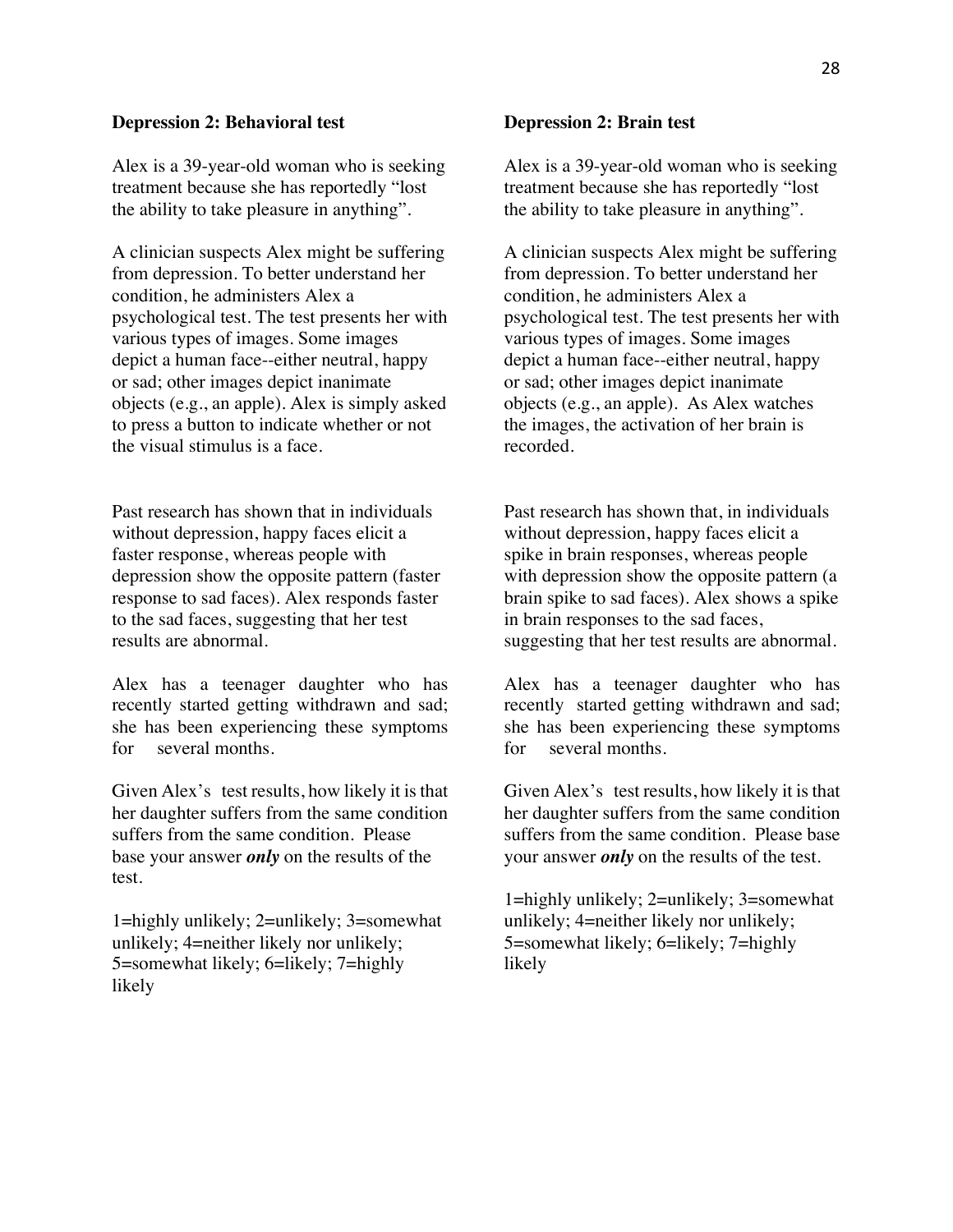#### **Social Phobia 1: Behavioral test**

Michelle is a 21-year-old college student who experiences what she calls "crippling shyness"; she thus decides to get tested in order to diagnose her condition.

A clinician suspects Michelle might be suffering from a social phobia. To better understand her condition, he administers Michelle a psychological test. The test presents her with various types of images- either human faces or objects. Michelle is simply asked to press a button to indicate whether or not the visual stimulus is a face.

Past research has shown that, in individuals without social phobia, faces elicit faster responses, whereas people with social phobia show the opposite pattern (faster responses to objects). Michele responds faster to objects, suggesting that her results are abnormal.

Michelle shares the results with her sister Jane, who suffers from similar symptoms. Given Michelle's test results, we ask you to determine how likely it is that her sister suffers from the same condition. Please base your answer *only* on the results of the test.

1=highly unlikely; 2=unlikely; 3=somewhat unlikely; 4=neither likely nor unlikely; 5=somewhat likely; 6=likely; 7=highly likely

#### **Social Phobia 1: Brain test**

Michelle is a 21-year-old college student who experiences what she calls "crippling shyness"; she thus decides to get tested in order to diagnose her condition.

A clinician suspects Michelle might be suffering from a social phobia. To better understand her condition, he administers Michelle a psychological test. The test presents her with various types of images - either human faces or objects. As Michelle watches these images, the activation of her brain is recorded.

Past research has shown that, in individuals without social phobia, faces elicit a spike in brain responses, whereas people with social phobia show the opposite pattern (a brain spike to objects). Michele shows a spike in brain responses to objects, suggesting that her results are abnormal.

Michelle shares the results with her sister Jane, who suffers from similar symptoms. Given Michelle's test results, we ask you to determine how likely it is that her sister suffers from the same condition. Please base your answer *only* on the results of the test.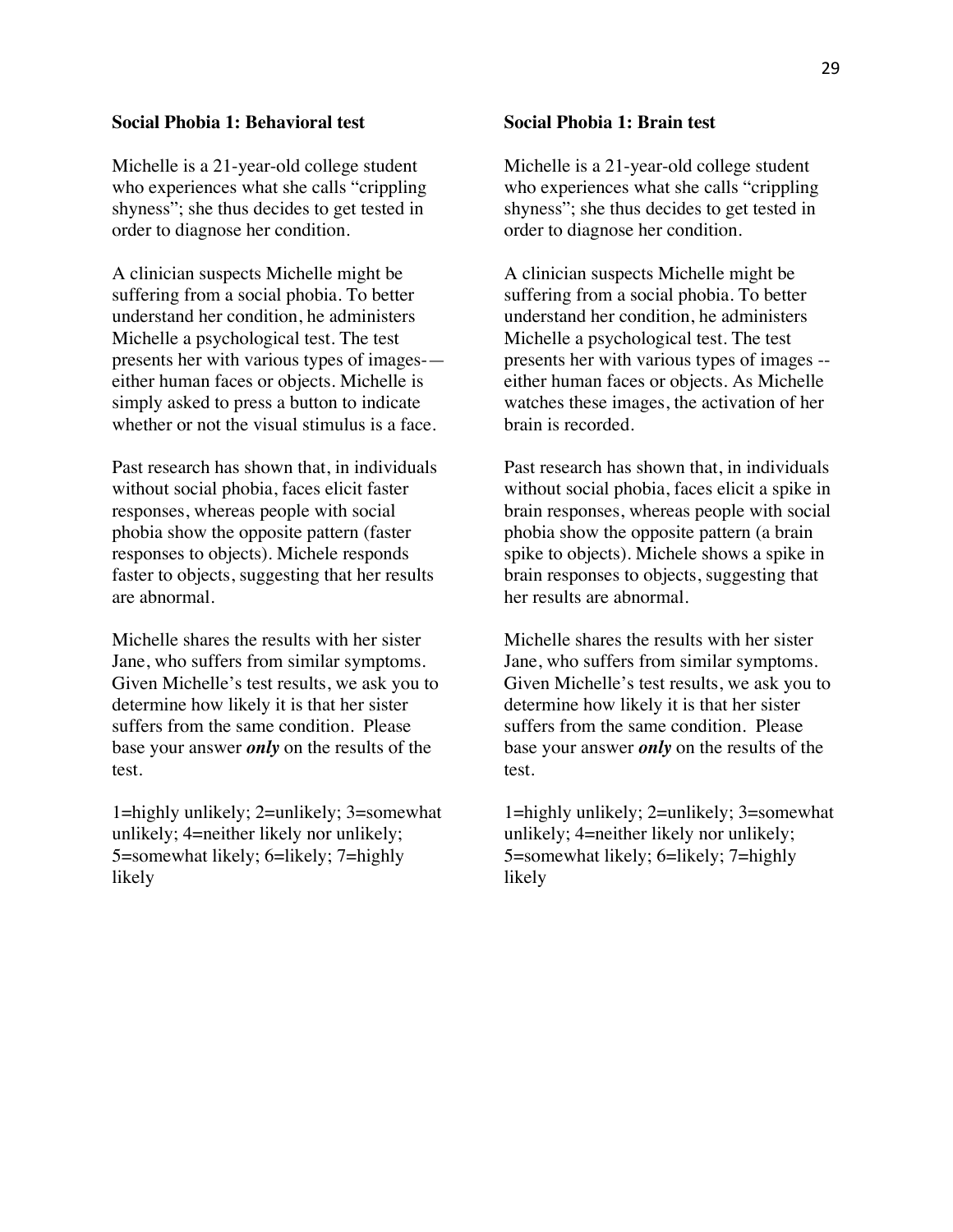#### **Social phobia 2: Behavioral test**

Nicole is a 22-year-old recent college graduate who is seeking treatment because she becomes anxious whenever she must interact with strangers.

A clinician suspects Nicole might be suffering from a social phobia. To better understand her condition, he administers Nicole a psychological test. The test presents her with various types of images- either human faces or objects. Nicole is simply asked to press a button to indicate whether or not the visual stimulus is a face.

Past research has shown that, in individuals without social phobia, faces elicit a faster response, whereas people with social phobia show the opposite pattern (faster responses to objects). Nicole responds faster to objects, suggesting that her results are abnormal.

Nicole talks to her mother on the phone and tells her about the test's outcomes. As it turns out, Nicole's mother is likewise unusually anxious interacting with strangers. Given Nicole's test results, how likely it is that her mother suffers from the same condition. Please base your answer *only* on the results of the test.

1=highly unlikely; 2=unlikely; 3=somewhat unlikely; 4=neither likely nor unlikely; 5=somewhat likely; 6=likely; 7=highly likely

#### **Social phobia 2: Brain test**

Nicole is a 22-year-old recent college graduate who is seeking treatment because she becomes anxious whenever she must interact with strangers.

A clinician suspects Nicole might be suffering from a social phobia. To better understand her condition, he administers Nicole a psychological test. The test presents her with various types of images - either human faces or objects. As Nicole watches these images, the activation of her brain is recorded.

Past research has shown that, in individuals without social phobia, faces elicit a spike in brain responses, whereas people with social phobia show the opposite pattern (a brain spike to objects). Nicole shows a spike in brain responses to objects, suggesting that her results are abnormal.

Nicole talks to her mother on the phone and tells her about the test's outcomes. As it turns out, Nicole's mother is likewise unusually anxious interacting with strangers. Given Nicole's test results, how likely it is that her mother suffers from the same condition. Please base your answer *only* on the results of the test.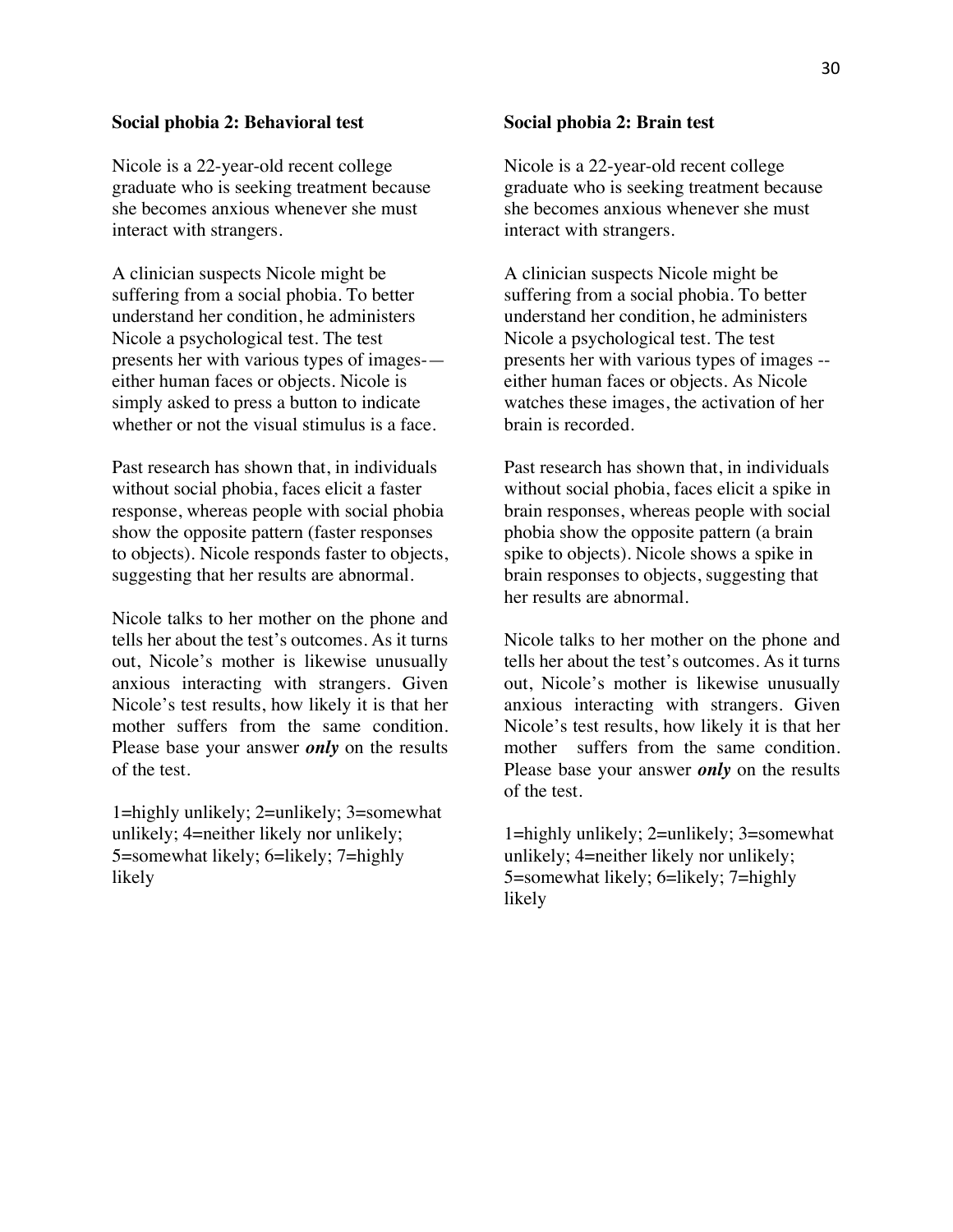# **Appendix B**

# Materials for Experiment 2

### **General Introduction**

In this experiment, we are asking you to advise a clinician who is presented with three pairs of patients. The clinician suspects that each patient suffers from a condition, and he administers various tests to evaluate the patient's symptoms. We ask you to help the clinician judge the patient's condition.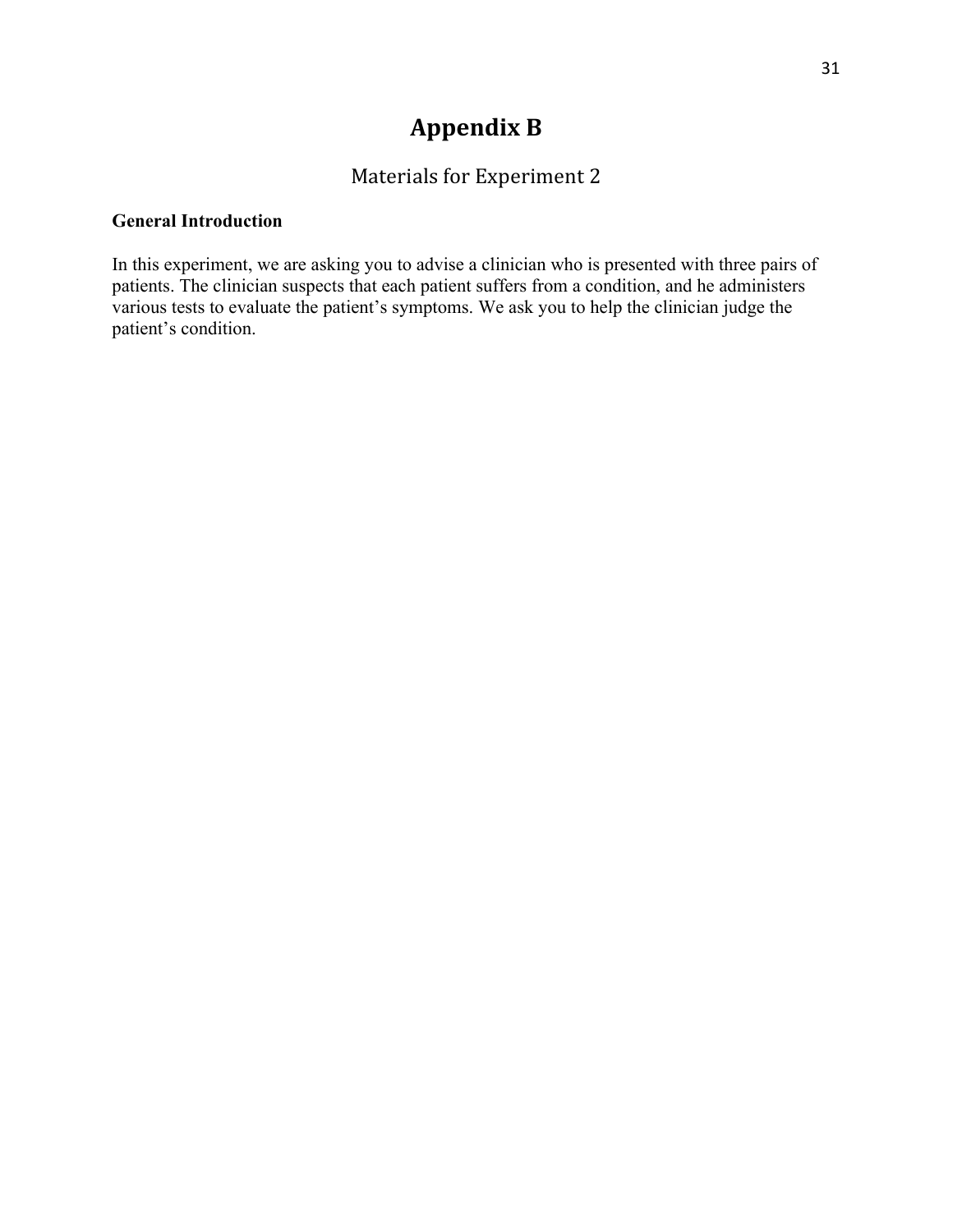### **Depression vignette:**

Terry and Jane are two 28-year-old women who are seeking treatment because they each have felt deeply sad for the past 4 weeks. Terry and Jane state that ever since the current period of sadness began, they have had difficulty with memory and concentration.

A clinician suspects the two women might be suffering from depression. To better understand their condition, he administers each woman a psychological test.

The test presents the patient with various types of images. Some images depict a human face--either neutral, happy, or sad; other images depict inanimate objects (e.g., an apple). The test examines the patient's response to these images. However, the tests administered to Terry and Jane differ on how their response is measured.

**Terry's** response is evaluated by asking her to **press a button** to indicate whether or not the visual stimulus is a face. **Jane's response** is evaluated by recording the activation of her **brain**.

Both tests are strictly normed, and the clinician knows that for people with depression, sad faces elicit either faster button-pressing responses or brain spikes relative to happier faces (unlike people without depression).

The clinician has determined that Terry and Jane's responses to the test each exhibit the abnormal pattern. But as noted for Terry, this conclusion is based on the result of her behavioral (button-pressing) response, whereas for Jane, the conclusion is based on her brain response (brain spike).

With this information in mind, consider these various questions about Terry (diagnosed by the **behavioral** test):

- 1. Some psychiatric disorders result in clear changes in the brain, whereas others, the effects are evident psychologically. How likely is it that Terry's condition affects her brain?
- 2. Suppose now that Terry is pregnant. Because she does not have a partner, she wants to give her future daughter up for adoption. Terry would have no contact with her. Given Terry's test results, how likely do you think it is that, as the daughter matures, she will exhibit the same condition as Terry?
- 3. Please now consider the following:
	- a. How treatable do you think Terry's condition will be?
	- b. How easy will it be to treat Terry's condition?
	- c. How long do you think Terry will have this condition (1 week, 1 week to 1 month, 1 month to 3 months, 3 months to 6 months, 6 months to 12 months, 1 year to 3 years, more than 3 years
- 4. Suppose you met Terry. Given the test results, please consider the following:
	- a. How willing would you be to move next door to Terry?
	- b. How willing would you be to spend an evening socializing with Terry?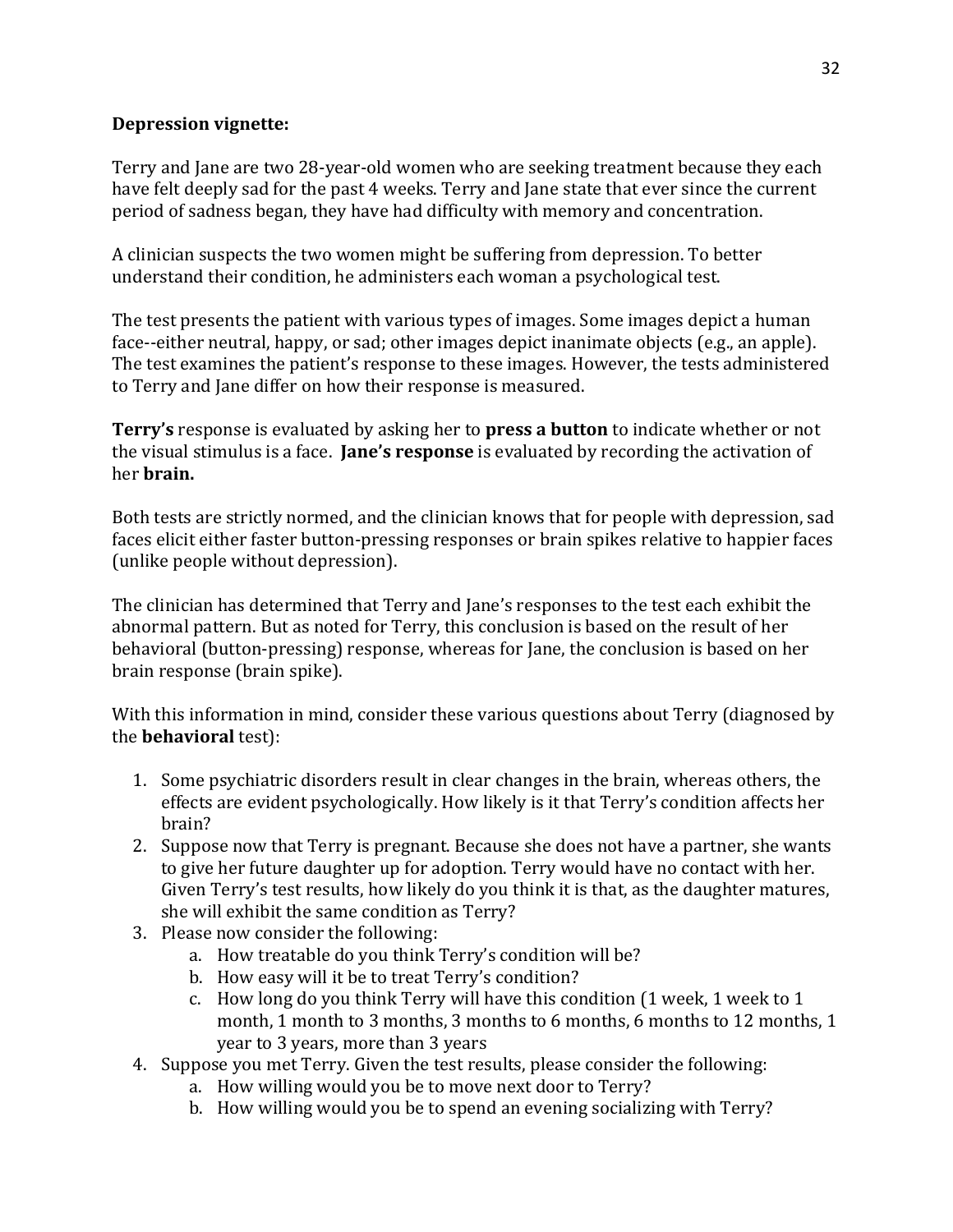- c. How willing would you be to make friends with Terry?
- d. How willing would you be to start working closely with Terry?
- e. How willing would you be to have Terry marry into the family?
- f. How willing would you be to have Terry as your roommate?
- g. How willing would you be to trust Terry with the care of your child?

Now, consider the condition of Jane, whose diagnosis is based on the **brain** test:

- 1. Some psychiatric disorders result in clear changes in the brain, whereas others, the effects are evident psychologically. How likely is it that Jane's condition affects her brain?
- 2. Suppose that like Terry, Jane were to give her future daughter up for adoption. Jane would have no contact with her future daughter. Given Jane's test results, how likely do you think it is that, as the daughter matures, she will exhibit the same condition as Jane?
- 3. Please now consider the following:
	- a. How treatable do you think Jane's condition will be?
	- b. How easy will it be to treat Jane's condition?
	- c. How long do you think Jane will have this condition (1 week, 1 week to 1 month, 1 month to 3 months, 3 months to 6 months, 6 months to 12 months, 1 year to 3 years, more than 3 years
- 4. Suppose you met Jane. Given the test results, please consider the following:
	- a. How willing would you be to move next door to Jane?
	- b. How willing would you be to spend an evening socializing with Jane?
	- c. How willing would you be to make friends with Jane?
	- d. How willing would you be to start working closely with Jane?
	- e. How willing would you be to have Jane marry into the family?
	- f. How willing would you be to have Jane as your roommate?
	- g. How willing would you be to trust Jane with the care of your child?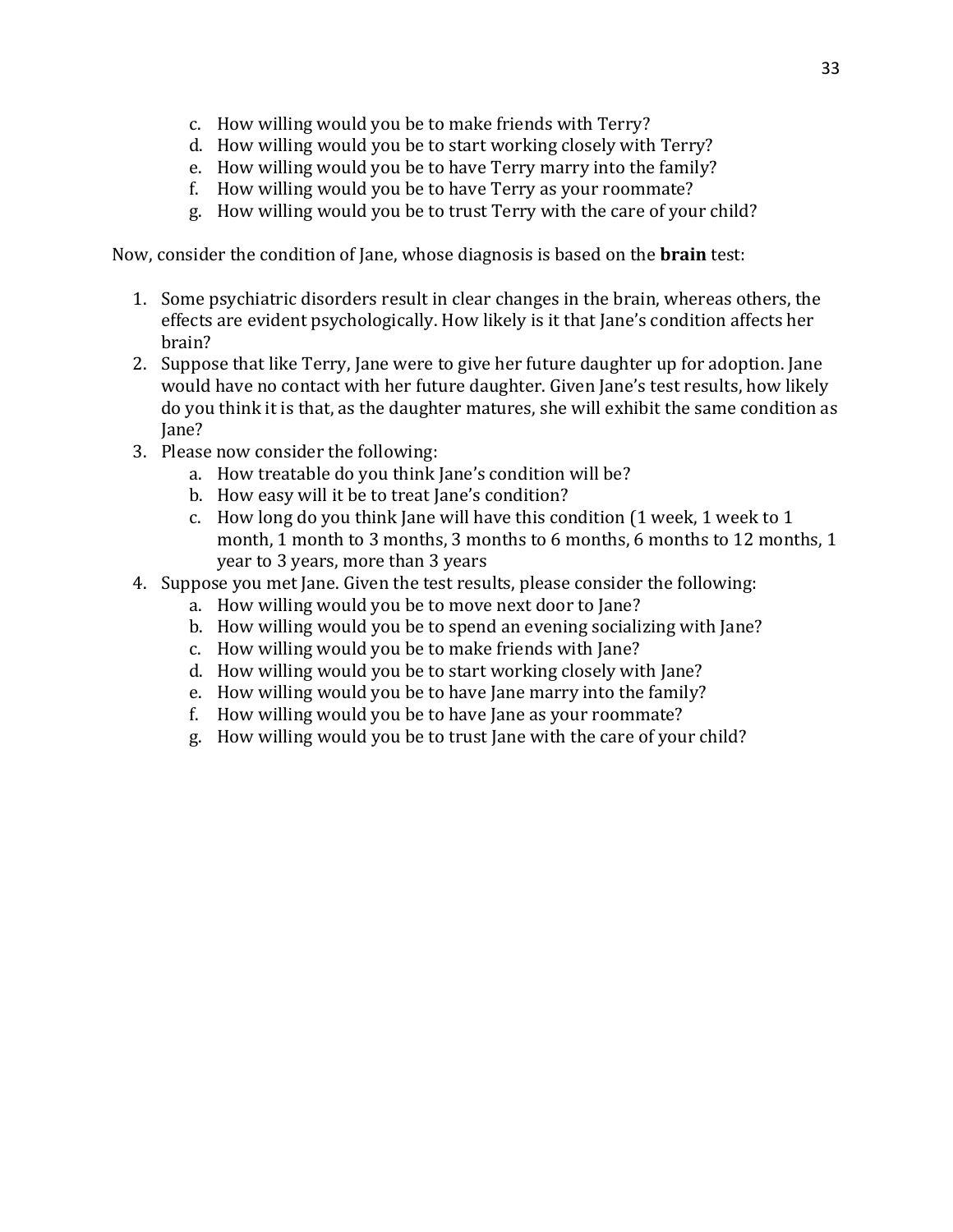### **Schizophrenia** vignette:

Nicole and Alex are two 18-year-old students who are seeking treatment because their families notice they often talk with non-existent people who they claim are invading their thoughts. Their voices have each taken on a dull, monotonous quality, and they seem to have difficulty concentrating or making sense when they speak.

A clinician suspects the two women might be suffering from schizophrenia. To better understand their condition, he administers each woman a psychological test.

The test presents the patient with various types of sounds, embedded in white noise, such that the sounds are difficult to discern. Some sounds feature human speech; other sounds feature environmental noises (i.e., the sound of a train). The test examines the patient's response to these sounds. However, the tests administered to Nicole and Alex differ on how their response is measured.

**Nicole's** response is evaluated by asking her to **press a button** to indicate whether or not the auditory stimulus contains human speech. **Alex's response** is evaluated by recording the activation of **her brain**. 

Both tests are strictly normed, and the clinician knows that for people with schizophrenia, environmental sounds elicit either faster button-pressing responses or brain spikes relative to speech sounds (unlike people without schizophrenia).

The clinician has determined that Nicole and Alex's responses to the test each exhibit the abnormal pattern. But as noted for Nicole, this conclusion is based on the result of her behavioral (button-pressing) response, whereas for Alex, the result is based on her brain response (brain spike).

With this information in mind, consider these various questions about Nicole (diagnosed by the **behavioral** test).

- 1. Some psychiatric disorders result in clear changes in the brain, whereas others, the effects are evident psychologically. How likely is it that Nicole's condition affects her brain?
- 2. Suppose Nicole had an identical twin whom she never met, as her parents got divorced when they were born and the twins were raised separately. Given Nicole's test results, how likely is it that her twin sister would suffer from the same condition?
- 3. Please now consider the following:
	- a. How treatable do you think Nicole's condition will be?
	- b. How easy will it be to treat Nicole's condition?
	- c. How long do you think Nicole will have this condition (1 week, 1 week to 1 month, 1 month to 3 months, 3 months to 6 months, 6 months to 12 months, 1 year to 3 years, more than 3 years
- 4. Suppose you met Nicole. Given the test results, please consider the following: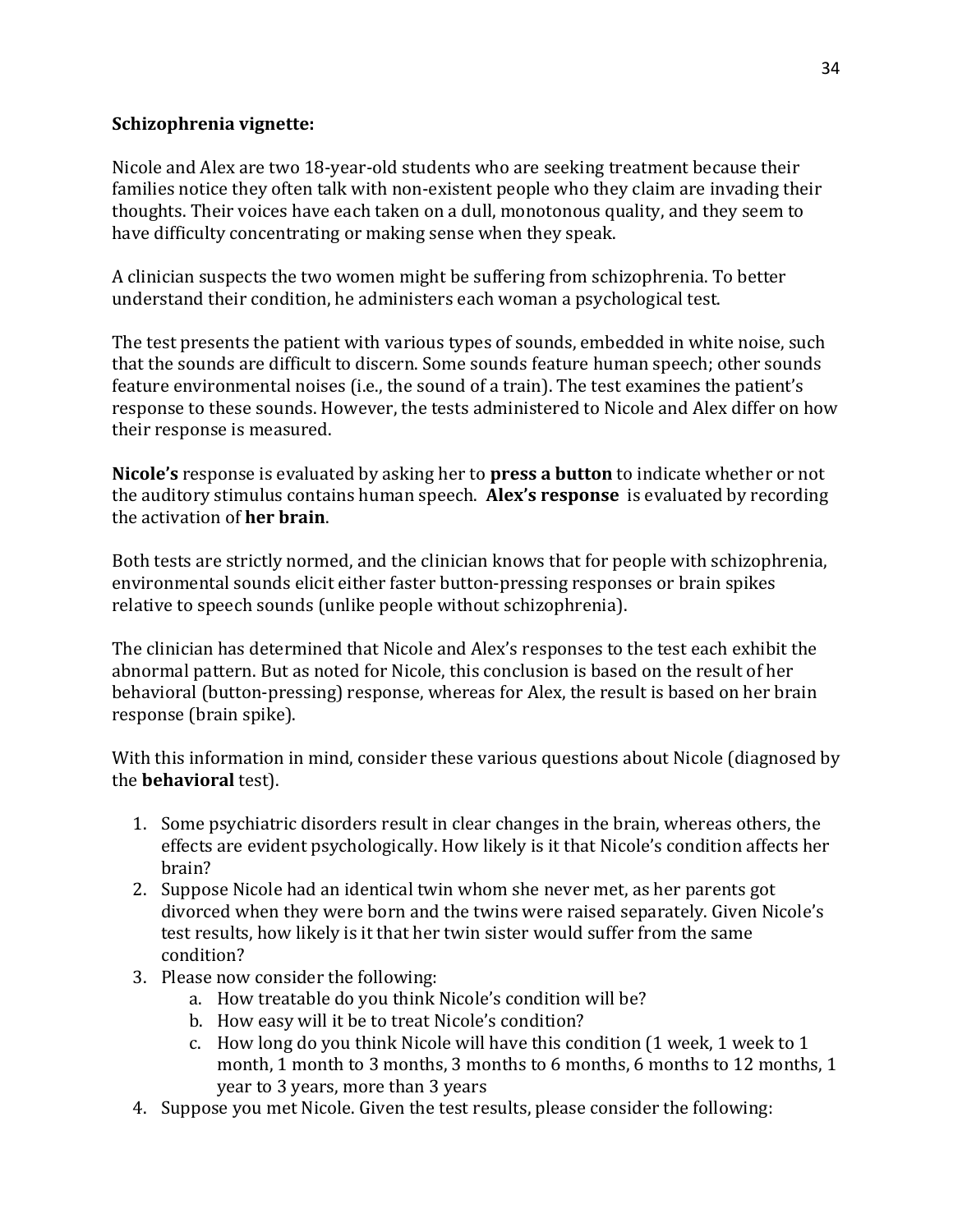- a. How willing would you be to move next door to Nicole?
- b. How willing would you be to spend an evening socializing with Nicole?
- c. How willing would you be to make friends with Nicole?
- d. How willing would you be to start working closely with Nicole?
- e. How willing would you be to have Nicole marry into the family?
- f. How willing would you be to have Nicole as your roommate?
- g. How willing would you be to trust Nicole with the care of your child?

Now, consider the condition of Alex, whose diagnosis is based on the **brain** test.

- 1. Some psychiatric disorders result in clear changes in the brain, whereas others, the effects are evident psychologically. How likely is it that Alex's condition affects her brain?
- 2. Suppose Alex, too, had a twin that she had never met, at the two twins were raised separately. Given Alex's test results, how likely is it that her twin sister would suffer from the same condition?
- 3. Please now consider the following:
	- a. How treatable do you think Alex's condition will be?
	- b. How easy will it be to treat Alex's condition?
	- c. How long do you think Alex will have this condition (1 week, 1 week to 1 month, 1 month to 3 months, 3 months to 6 months, 6 months to 12 months, 1 year to 3 years, more than 3 years
- 4. Suppose you met Alex. Given the test results, please consider the following:
	- a. How willing would you be to move next door to Alex?
	- b. How willing would you be to spend an evening socializing with Alex?
	- c. How willing would you be to make friends with Alex?
	- d. How willing would you be to start working closely with Alex?
	- e. How willing would you be to have Alex marry into the family?
	- f. How willing would you be to have Alex as your roommate?
	- g. How willing would you be to trust Alex with the care of your child?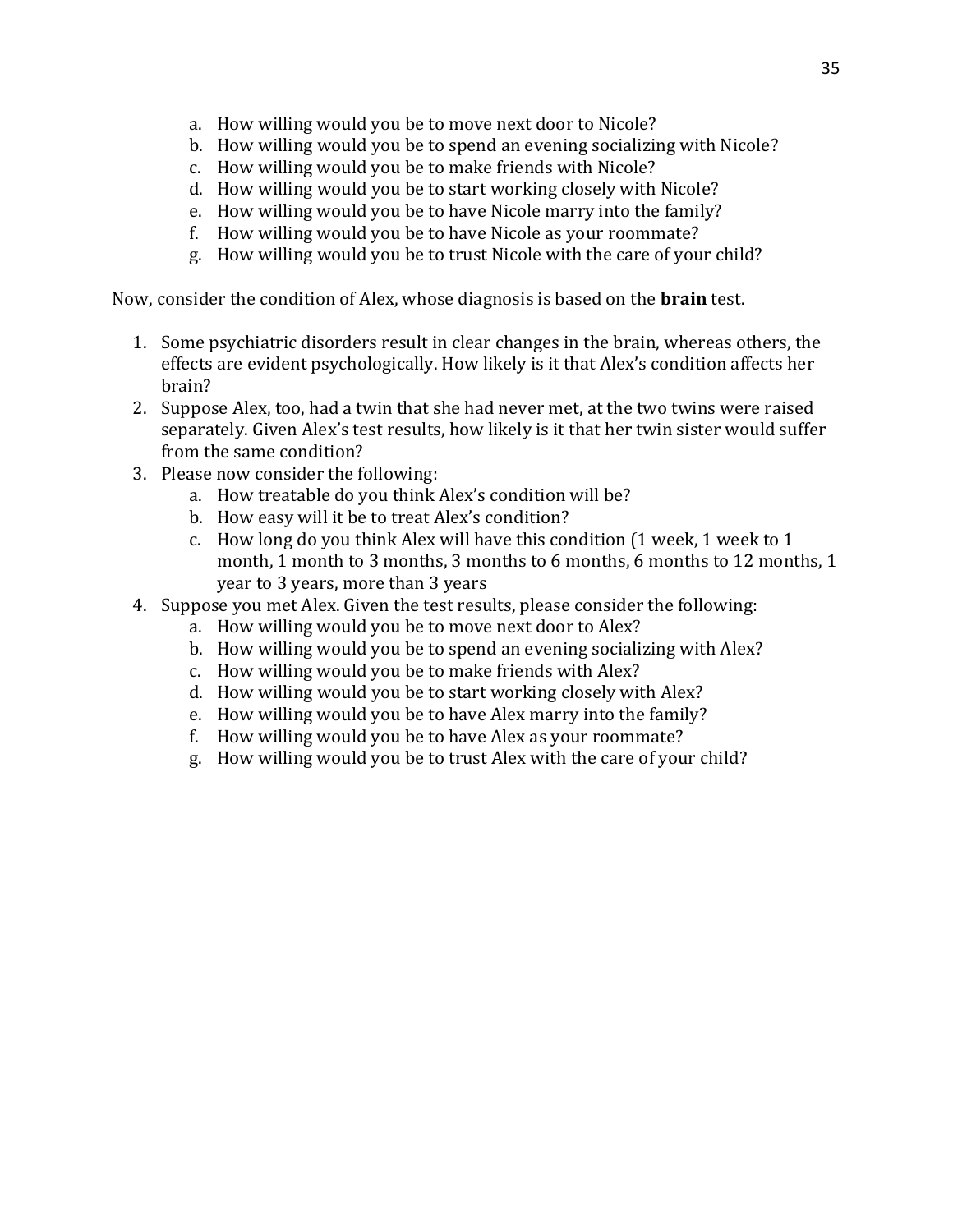### **Bipolar Disorder vignette:**

Anna and Michelle are two 50-year-old women who are brought to the clinic by their families since they have an unrealistic belief that they are prodigious scientists and have discovered the cure for cancer. At present, they both feel omnipotent, but their families report that when this phase ends these women sink into depression, pessimism, and helplessness.

A clinician suspects the two women might be suffering from bipolar disorder. To better understand their condition, he administers each woman a psychological test.

The test presents the patient with various types of sounds, embedded in white noise, such that the sounds are difficult to discern. Some sounds feature spoken phrases - either positive ("I'm content") or omnipotent ("I'm invincible"); other sounds feature environmental noises (i.e., the sound of a train). The patient is simply asked to press a button to indicate whether or not the auditory stimulus contains human speech. However, the tests administered to Anna and Michelle differ on how their response is measured.

**Anna's** response is evaluated by asking her to **press a button** to indicate whether or not the sound corresponds to human speech. **Michelle's response** is evaluated by recording the activation of **her brain**.

Both tests are strictly normed, and the clinician knows that for people with bipolar disorder, emotionally omnipotent phrases elicit either faster button-pressing responses or brain spikes relative to emotionally positive phrases (unlike people without bipolar disorder). 

The clinician has determined that Anna and Michelle's responses to the test each exhibit the abnormal pattern. But as noted for Anna, this conclusion is based on the result of her behavioral (button-pressing) response, whereas for Michelle, the result is based on her brain response (brain spike).

With this information in mind, consider various questions about Anna (diagnosed by the **behavioral** test).

- 1. Some psychiatric disorders result in clear changes in the brain, whereas others, the effects are evident psychologically. How likely is it that Anna's condition affects her brain?
- 2. Suppose Anna were to donate one of her eggs. The egg would be ultimately fertilized by a donor's sperm, and implanted in the womb of another woman who would raise the baby. This infant would never get to meet Anna. Given Anna's test results, how likely is it that, as the infant matures, she will ultimately suffer from the same condition as Anna?
- 3. Please now consider the following:
	- a. How treatable do you think Anna's condition will be?
	- b. How easy will it be to treat Anna's condition?